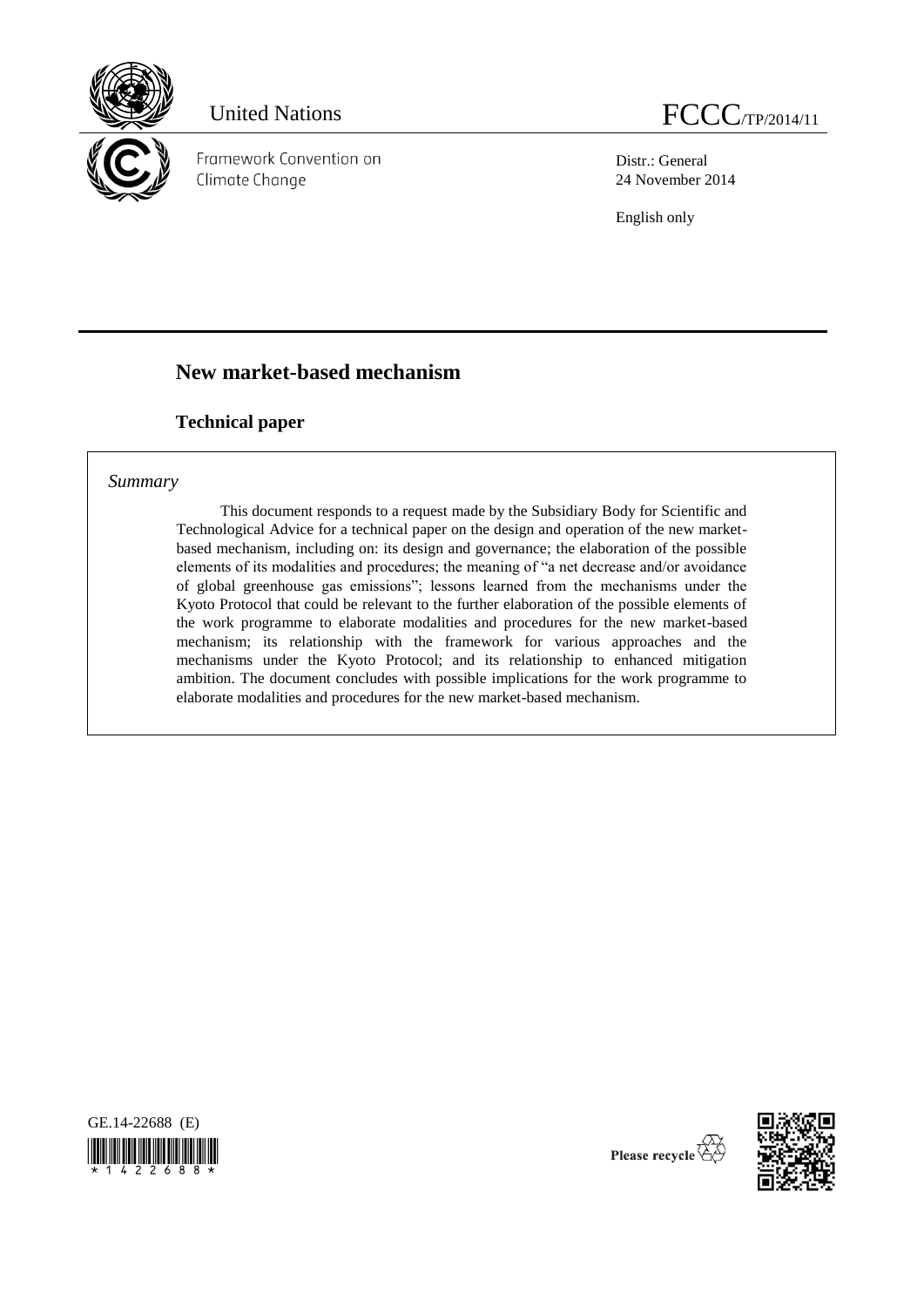# Contents

|       |                                                                                            | Paragraphs | Page |
|-------|--------------------------------------------------------------------------------------------|------------|------|
| Ι.    |                                                                                            | $1 - 7$    | 3    |
|       | А.                                                                                         | $1 - 2$    | 3    |
|       | <b>B.</b>                                                                                  | $3 - 6$    | 3    |
|       | $\mathcal{C}$ .<br>Possible action by the Subsidiary Body for Scientific and Technological | 7          | 4    |
| П.    |                                                                                            | $8 - 11$   | 4    |
| Ш.    |                                                                                            | $12 - 85$  | 5    |
|       | A.                                                                                         | $12 - 33$  | 5    |
|       | Elaboration of possible elements of the modalities and procedures of the<br><b>B.</b>      | $34 - 37$  | 9    |
|       | Meaning of a "net decrease and/or avoidance of global greenhouse<br>C.                     | $38 - 57$  | 11   |
|       | Lessons learned from the mechanisms under the Kyoto Protocol<br>D.                         | $58 - 68$  | 14   |
|       | Ε.<br>Relationship with the framework for various approaches and the                       | $69 - 79$  | 16   |
|       | F.                                                                                         | $80 - 85$  | 18   |
| IV.   |                                                                                            | $86 - 94$  | 19   |
| Annex |                                                                                            |            |      |
|       | List of key relevant materials drawn upon in preparing this document                       |            | 21   |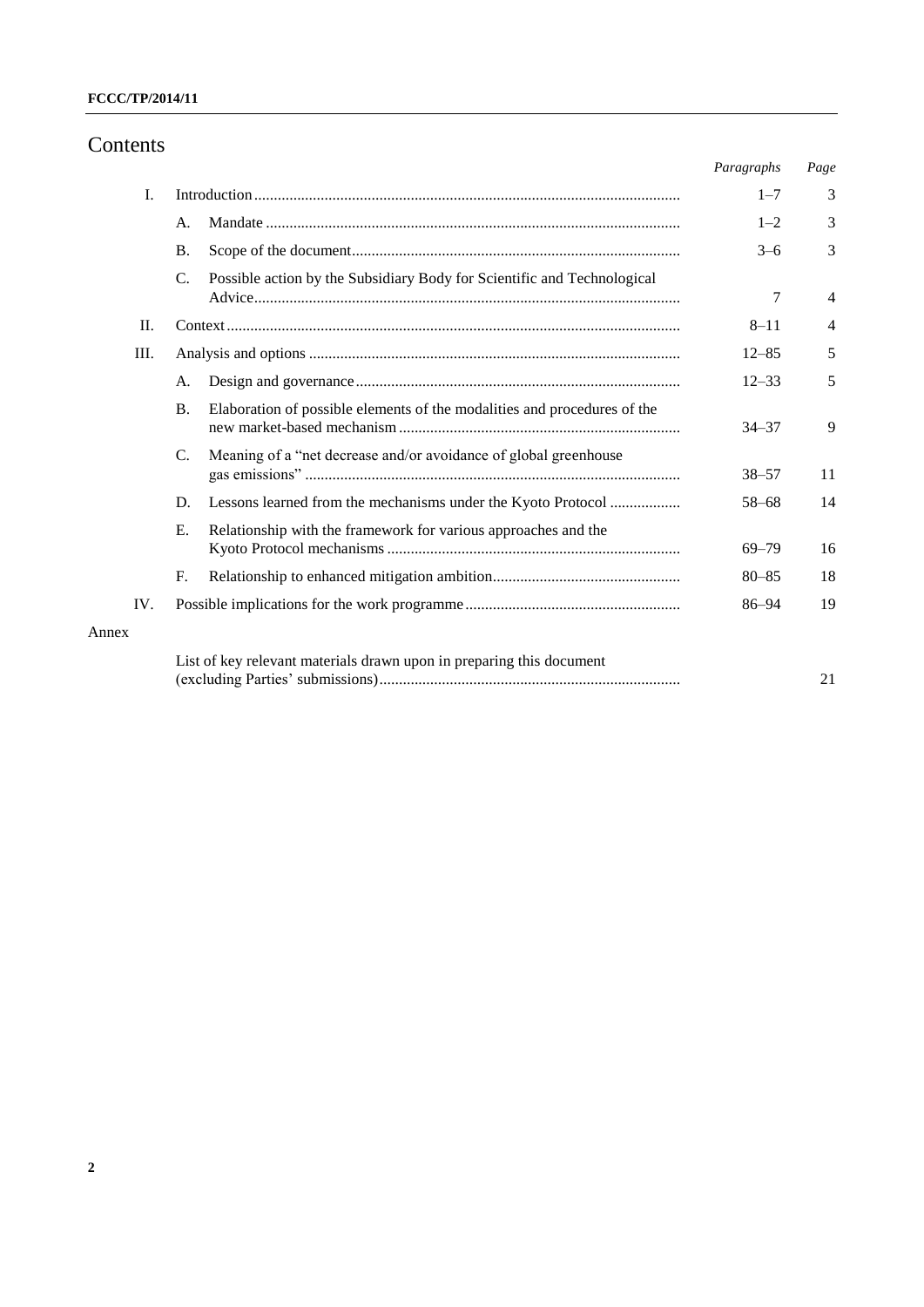# **I. Introduction**

## **A. Mandate**

1. The Subsidiary Body for Scientific and Technological Advice (SBSTA), at its fortieth session, invited Parties and admitted observer organizations to submit, by 22 September 2014, their views on the new market-based mechanism  $(NMM)$ , including on:

(a) Its design and governance;

(b) The elaboration of the possible elements of its modalities and procedures;

(c) The meaning of "a net decrease and/or avoidance of global greenhouse gas (GHG) emissions";

(d) Lessons learned from the mechanisms under the Kyoto Protocol that could be relevant to the further elaboration of the possible elements of the work programme:<sup>2</sup>

(e) Its relationship with the framework for various approaches (FVA) and the mechanisms under the Kyoto Protocol;

(f) Its relationship to enhanced mitigation ambition.<sup>3</sup>

2. It requested the secretariat to prepare, for consideration at SBSTA 41, a technical paper on the design and operation of the NMM, drawing on the submissions referred to in paragraph 1 above and other relevant materials.<sup>4</sup>

## **B. Scope of the document**

3. This document assesses the technical options for the design and operation of the NMM and identifies possible implications for further consideration by Parties.

4. The technical options referred to in this document have been derived from a number of sources, including submissions from Parties, discussions and documentation under the SBSTA work programme to elaborate modalities and procedures for the NMM, relevant decisions of the Conference of the Parties (COP) and the Conference of the Parties serving as the meeting of the Parties to the Kyoto Protocol (CMP), work under the Ad Hoc Working Group on Long-term Cooperative Action under the Convention (AWG-LCA) and other relevant materials available in the public domain. It is not possible to include all of the technical options and variants raised in the above-listed material. The attempt has instead been to derive broad technical options from the material that may be useful in illustrating possible ways forward as Parties continue their relevant considerations.

5. Chapter II below outlines the context of the NMM, in particular the consideration thereof to date and what appears to be Parties' current understanding of it. Chapter III sets out and assesses the technical options for the design and operation of the NMM in relation to the matters set out in paragraph 1 above. Chapter IV concludes the document by summarizing possible implications for the work of the SBSTA.

6. This document should be read in conjunction with the accompanying technical papers on the  $FVA<sup>5</sup>$  and non-market-based approaches.<sup>6</sup>

-

As defined in decision 2/CP.17, paragraph 83.

As contained in decision 1/CP.18, paragraph 51.

<sup>&</sup>lt;sup>3</sup> FCCC/SBSTA/2014/2, paragraph 190.

<sup>4</sup> FCCC/SBSTA/2014/2, paragraph 192.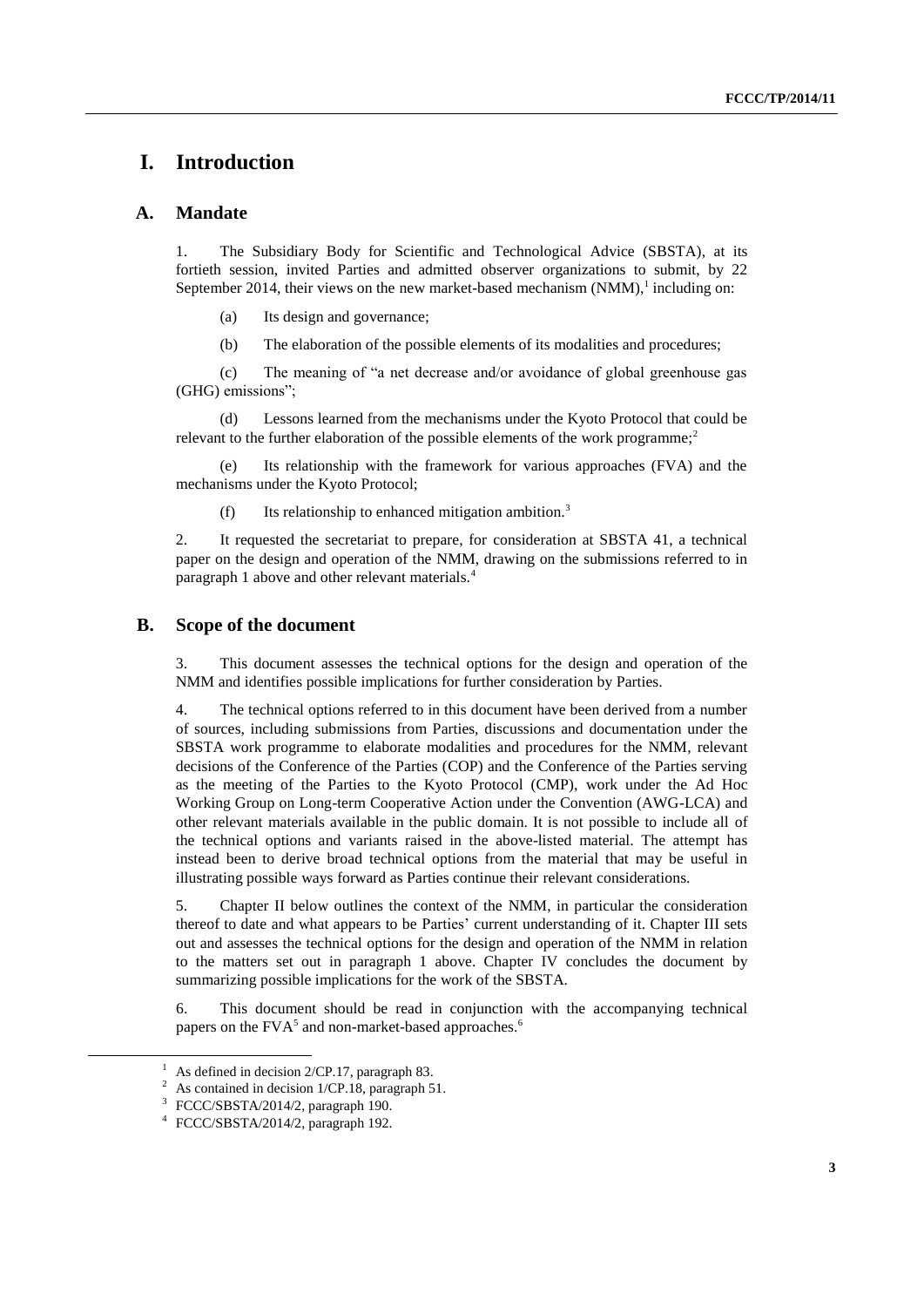# **C. Possible action by the Subsidiary Body for Scientific and Technological Advice**

7. The SBSTA may wish to draw on the assessment of the technical options for the design and operation of the NMM, as well as on the possible implications for further consideration by Parties, as contained in this document, when continuing its consideration of the NMM at SBSTA 41 under its agenda item  $12(c)$ , with a view to recommending a draft decision for consideration and adoption at COP 20.<sup>7</sup>

# **II. Context**

8. Discussions on the NMM began under the AWG-LCA in the context of "various approaches" to enhance the cost-effectiveness of, and to promote, mitigation actions. COP 17 subsequently defined the NMM as a mechanism, "operating under the guidance and authority of the COP, to enhance the cost-effectiveness of, and to promote, mitigation actions, bearing in mind the different circumstances of developed and developing countries, which is guided by decision 1/CP.16, paragraph 80, and which, subject to conditions to be elaborated, may assist developed countries to meet part of their mitigation targets or commitments under the Convention".<sup>8</sup>

9. The current SBSTA work programme to elaborate modalities and procedures for the NMM was mandated at COP 18 with a view to the SBSTA recommending a draft decision thereon for adoption at COP 19.<sup>9</sup> COP 18 requested that the work programme consider 12 possible elements of the NMM.<sup>10</sup> The subsequent work has included deliberations taking place during sessions of the SBSTA and a workshop on the NMM, which was held on 8 October 2013 in Bonn, Germany.<sup>11</sup>

10. Many Parties refer to a mechanism of a relatively centralized nature, operated under the Convention in a way that is perhaps similar to how the clean development mechanism (CDM) and joint implementation (JI) are operated under the Kyoto Protocol, regulated by a governing body reporting to the COP and with opportunities for Parties to tailor the implementation of the NMM to their specific circumstances. This appears to be consistent with decision 2/CP.17, which refers to only a single mechanism that is to operate under the guidance and authority of the COP.

11. COP 17 specified that the NMM is to be focused on the promotion of cost-effective mitigation and that it may, subject to conditions to be elaborated, assist developed country Parties in meeting part of their targets or commitments under the Convention.<sup>12</sup> The NMM is therefore generally seen as generating credits that correspond to mitigation outcomes and possibly also trading such credits or other units. A number of activity types have been mentioned in the context of the mechanism, including projects and programmes that are familiar from the CDM, but with many Parties also seeing sectors, or "broad segments" of economies, and other specific activity types being included. It is sometimes seen, therefore, that the NMM could have 'windows' that target specific types of activity.

 $\overline{a}$ 

<sup>5</sup> FCCC/TP/2014/9.

<sup>6</sup> FCCC/TP/2014/10.

<sup>7</sup> FCCC/SBSTA/2014/2, paragraph 193.

Decision 2/CP.17, paragraph 83.

Decision 1/CP.18, paragraph 50.

<sup>&</sup>lt;sup>10</sup> Decision 1/CP.18, paragraph 51.

<sup>11</sup> FCCC/SBSTA/2013/INF.13.

<sup>&</sup>lt;sup>12</sup> Decision 2/CP.17, paragraph 83.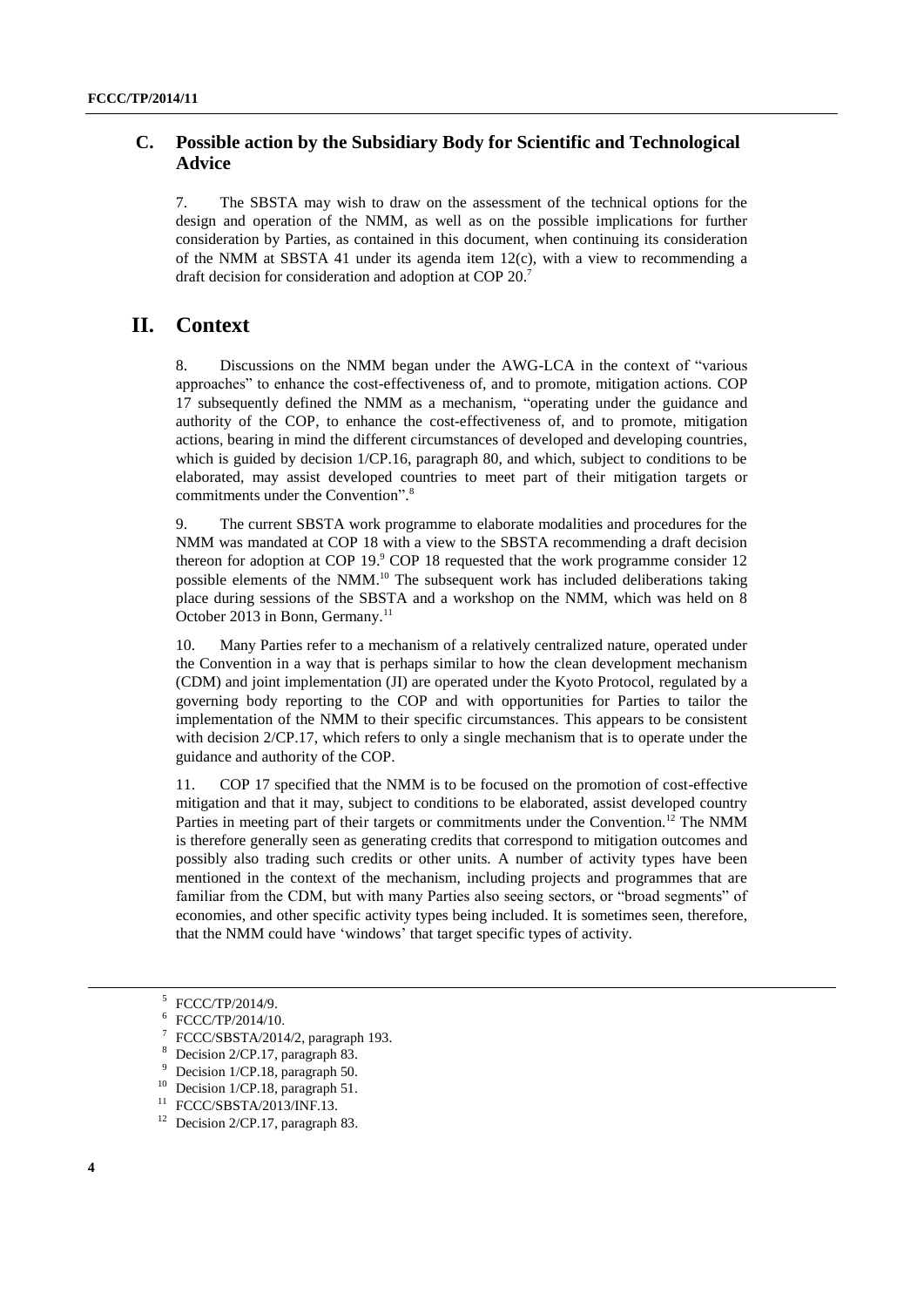# **III. Analysis and options**

## **A. Design and governance**

## **1. Overview**

12. Many of the submissions and other materials reviewed in preparing this document express a preference for a centrally run, 'top-down' regulatory role for a governing body, while affording the host Party considerable involvement in guiding and implementing the activities. Some materials have suggested a decentralized 'bottom-up' structure for the NMM, in which the governing body facilitates Parties' involvement by providing guidance on common approaches. Some materials have suggested that the involvement of the host Party will be influenced by the types of approach that it chooses to implement.

13. In relation to the nature of the mechanism, most submissions and materials have discussed the NMM as being a **baseline-and-credit** approach, which could include multiple windows for crediting at different levels of activity or for specific activity types (such as crediting based on  $\text{REDD-plus}^{13}$  activities). Some submissions and materials have also seen the inclusion of **trading** approaches within the NMM.

14. Progress in elaborating the modalities and procedures for the NMM is dependent upon first addressing outstanding issues and clarifying the overall concept of what the mechanism is and hence how it should be designed and how its governance should function. The following issues appear to remain open in that regard:

(a) The scope of the NMM, in relation to:

(i) The level of activities included, such as projects, programmes and/or sectors;

(ii) The types of activity included, such as whether certain activity types are included (e.g. REDD-plus) or excluded (e.g. nuclear);

(iii) The geographical coverage of the NMM, concerning for example which countries are able to participate in the mechanism;

(iv) Whether emissions trading, in addition to crediting against baselines, should be integrated into the NMM;

(b) The degree of centralization or decentralization in the governance of the NMM, for example concerning the relative roles of the governing body and the participating Parties in the governance of the mechanism;

(c) The appropriate time frame for commencing the operation of the NMM, for example whether the mechanism is to be operational before 2020 as well as thereafter.

#### **2. Options**

-

15. This section sets out several options for the design and governance of the NMM. They are derived from the wide range of ideas and options contained in the submissions and other materials reviewed in the preparation of this document. It is hoped that the options illustrate how the various elements of an NMM could potentially be combined. At the same time, it is hoped that the options presented here are sufficiently concrete to allow them to be assessed and challenged, in order that Parties may converge on a consensus with regard to the design and governance of the mechanism. It is however understood that this

<sup>13</sup> Policy approaches and positive incentives on issues relating to reducing emissions from deforestation and forest degradation in developing countries; and the role of conservation, sustainable management of forests and enhancement of forest carbon stocks in developing countries.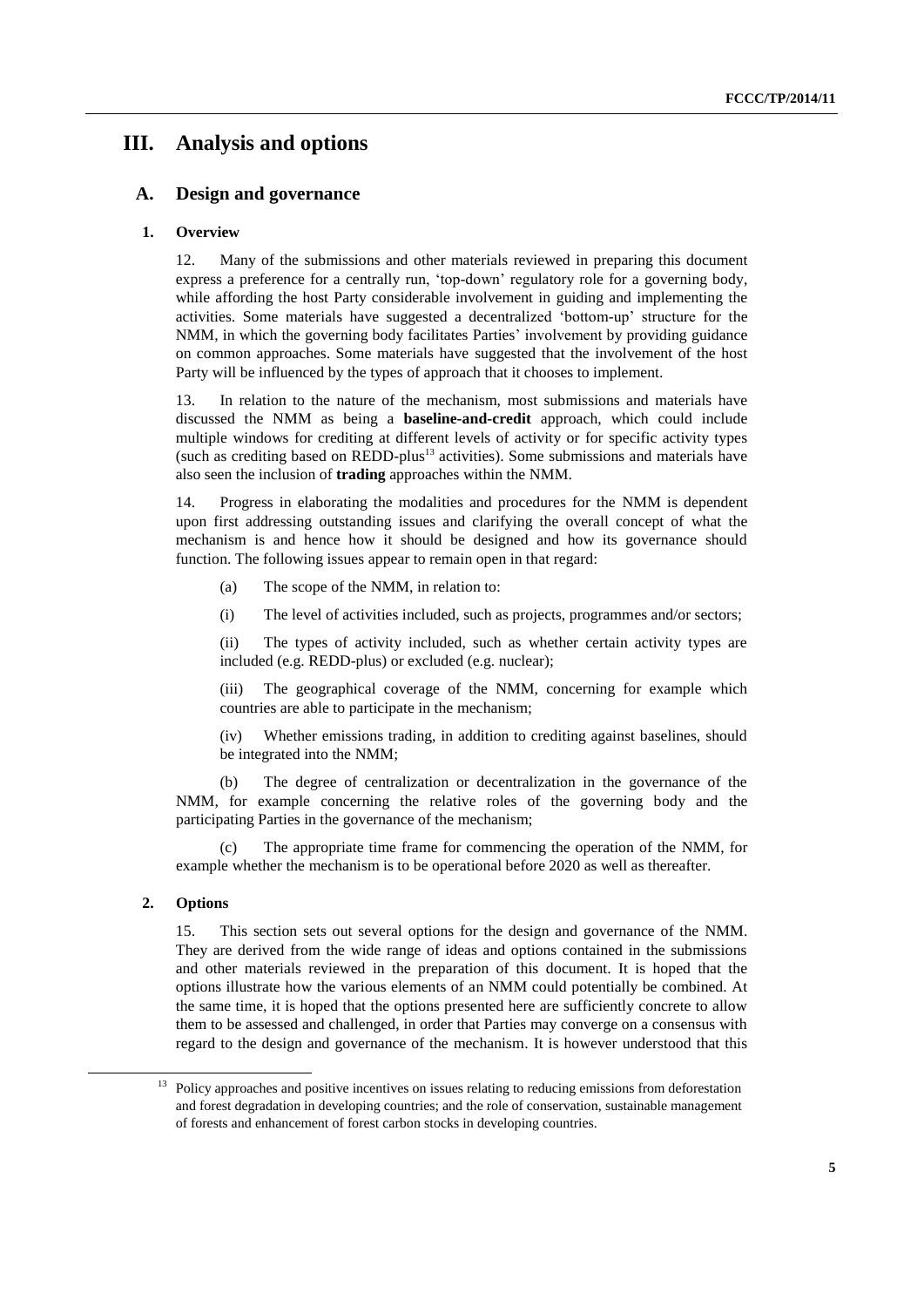concreteness is achieved at the expense of presenting all of the variants raised in the submissions and other materials that were reviewed.

- 16. The options for the design and governance of the NMM are as follows:
	- (a) Option 1: a centrally governed baseline-and-crediting mechanism;
	- (b) Option 2: a facilitative 'bottom-up' baseline-and-crediting mechanism;
	- (c) Option 3: a centrally governed baseline-and-crediting and trading mechanism.

#### *Option 1: a centrally governed baseline-and-crediting mechanism*

17. In a baseline-and-crediting system, credits are issued on the basis of the extent to which verified emission reductions are lower than a counterfactual crediting threshold (also known as a baseline level). Credits are generally issued on an ex post basis, after appropriate measurement, reporting and verification (MRV) of the reductions in emissions. In most existing crediting mechanisms, the baseline aims to represent the level of emissions that would most likely have occurred in the absence of the incentive provided by the crediting mechanism. Much of the challenge in effectively implementing a baseline-andcrediting system lies in establishing the credibility of such crediting thresholds in a manner that allows them to be accepted internationally.

18. The major design options for baseline-and-crediting systems can be distinguished as:

(a) **Option 1(a)**: project/programme crediting against absolute baselines, under which specific activities, or programmes of similar activities, $14$  are assigned a baseline specific to the activity. Such baselines are generally determined by one of the following: (i) historical emissions from the activity; (ii) emissions from the most economically attractive alternative technology; or (iii) emission levels of the best achievable technology or a specified top percentile of technologies in a specific time period. Credits are issued to the individual activities on the basis of how far their actual emissions are below the baseline;

(b) **Option 1(b)**: sectoral crediting against absolute baselines, which would be set for the total emissions from all emitters within the sector boundary. The baselines could be determined using: (i) historical emission data for the sector; (ii) projected 'business as usual' emission estimates, with or without consideration of existing, planned or likely policies; or (iii) emission levels of the best achievable technology or a specified top percentile of technologies. Emitters would need to measure and report their emissions, which would be subject to verification. Credits would be issued only to the extent that the total emissions of the sector were below the sectoral emission baseline;<sup>15</sup>

(c) **Option 1(c)**: project/programme crediting against intensity-based baselines (also known as performance benchmarks), which would be set in relation to the entire sector but could be applied to specific activities or programmes of similar activities. Such performance benchmarks could be determined using any of the methods described for options 1(a) and (b) above. However, they would be expressed as the emission intensity of the product (e.g. in tonnes of carbon dioxide equivalent (t  $CO<sub>2</sub>$  eq) per MWh or t cement/steel/paper) or service (e.g. in t  $CO<sub>2</sub>$  eq per passenger kilometre). Credits would be issued to the producers of the products or services on the basis of the difference between

-

<sup>14</sup> For example fuel switching, installation of energy-efficient equipment, construction of low-emission power generation plants or reforestation of a piece of land.

<sup>&</sup>lt;sup>15</sup> Generally, the submissions and other materials reviewed have discussed a 'no-lose' approach, under which there would be no penalty if aggregate emissions exceeded the sectoral emission baseline, although it would be possible to require a sector to compensate for any emissions in excess of the baseline.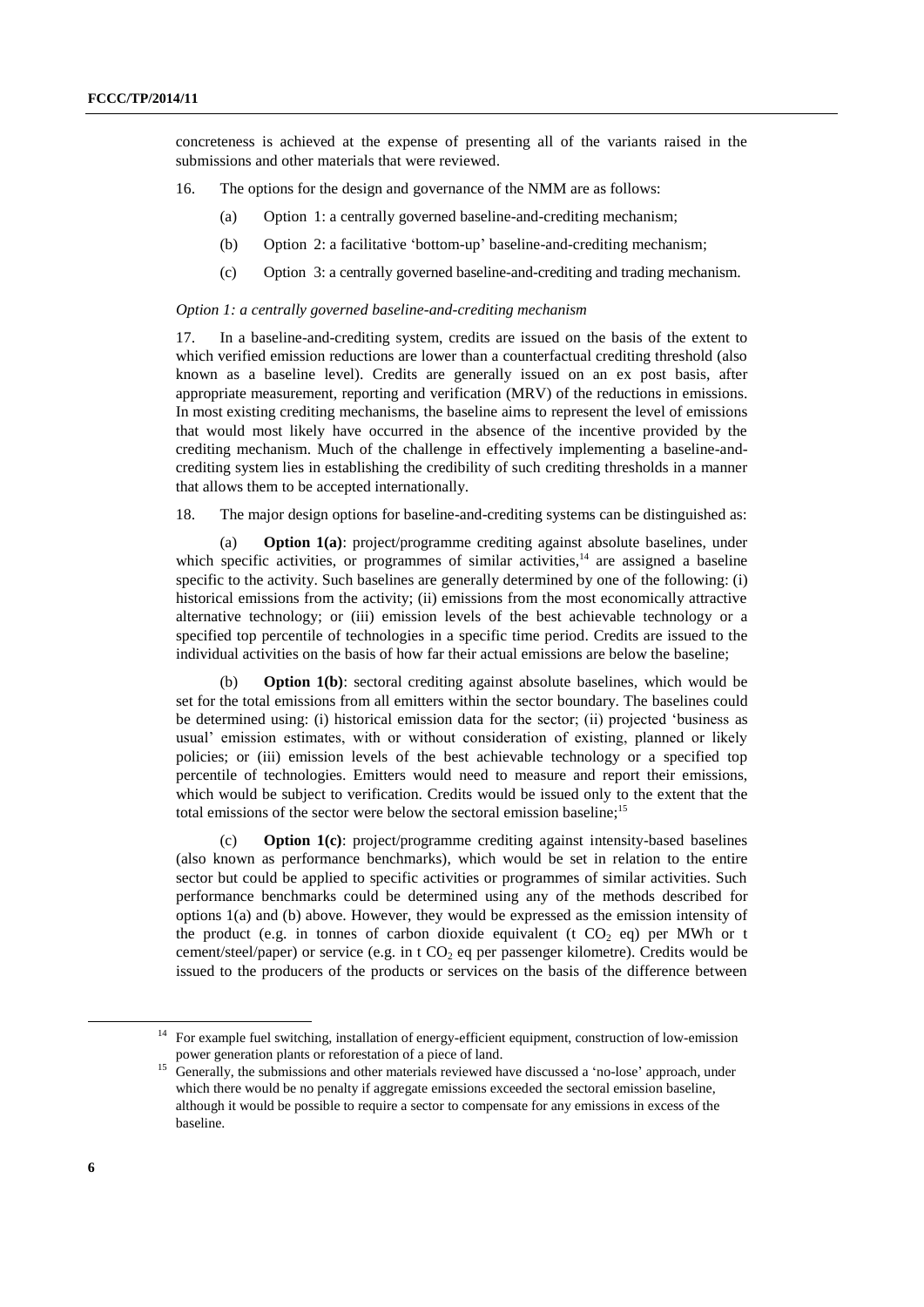their actual emission intensity and the performance benchmark, multiplied by the volume of their production of the given product or service.

19. Sectoral crediting against absolute baselines, option 1(b) above, has the benefit that the allowed upper limit of emissions from a sector would generally be known. However, such crediting suffers from the challenge of appropriately transmitting incentives to individual entities within the sector. This is because entities face uncertainty as to whether other entities will reduce their emissions, whether the sector-wide emissions will be below the baseline, and the level of credits that will be disbursed to them.

20. Conversely, options 1(a) and (c) above are able to directly transmit incentives to individual entities as they would be in primary control of their emissions and hence the level of credits that they receive. The allowed upper limit of emissions from such entities, or indeed from the sectors that they operate in, would however not be known with certainty.

21. Within this centrally governed NMM, the governing body would supervise the dayto-day operation of the mechanism under the guidance and authority of the COP. The governing body would be mandated by the COP to develop and approve common rules, procedures and methodologies that apply to all Parties, while still taking into account individual national circumstances. As a centralized governance model, option 1 could draw upon the extensive experience gained through the CDM and JI.

22. The specific modalities of the governing body would however differ across the options set out in paragraph 18 above:

(a) Under options 1(a) and (c), which involve baselines for specific projects and programmes, the governing body would typically have the authority to approve baselines, assess the results of activities and issue the final credits. This would still allow for the tailoring of baselines to specific sectors and national circumstances, through opportunities for host Parties to participate actively in data collection and in proposing baselines. This is currently the case, for example, with standardized baselines under the CDM;

(b) In contrast, option 1(b) involves crediting being conducted at the sector-wide level and would require the mandatory participation and MRV of all entities and emissions within a sector. This would necessitate enforcement at a national level. As a result, while the governing body could potentially be granted the authority by the COP to approve baselines, assess results and issue the resulting credits, in practice the effective operation of this approach would require a high level of involvement by the host Party in jointly implementing and enforcing the mechanism with the governing body.

23. There would be numerous means of tailoring even a centrally governed baselineand-crediting NMM to national circumstances and involving host Parties in the operation of the mechanism, for example through:

(a) The promotion of activities under the NMM in identified priority development areas of their economies, through the approval and/or support of such activities;

(b) The preparation and proposal of baselines for identified priority areas;

(c) Active roles for Parties in ensuring the required participation and MRV of entities and emissions in identified priority sectors.

24. The centrally governed baseline-and-crediting mechanism considered under option 1 would potentially have a number of distinguishing characteristics vis-à-vis options 2 and 3. In particular, option 1 could be expected to: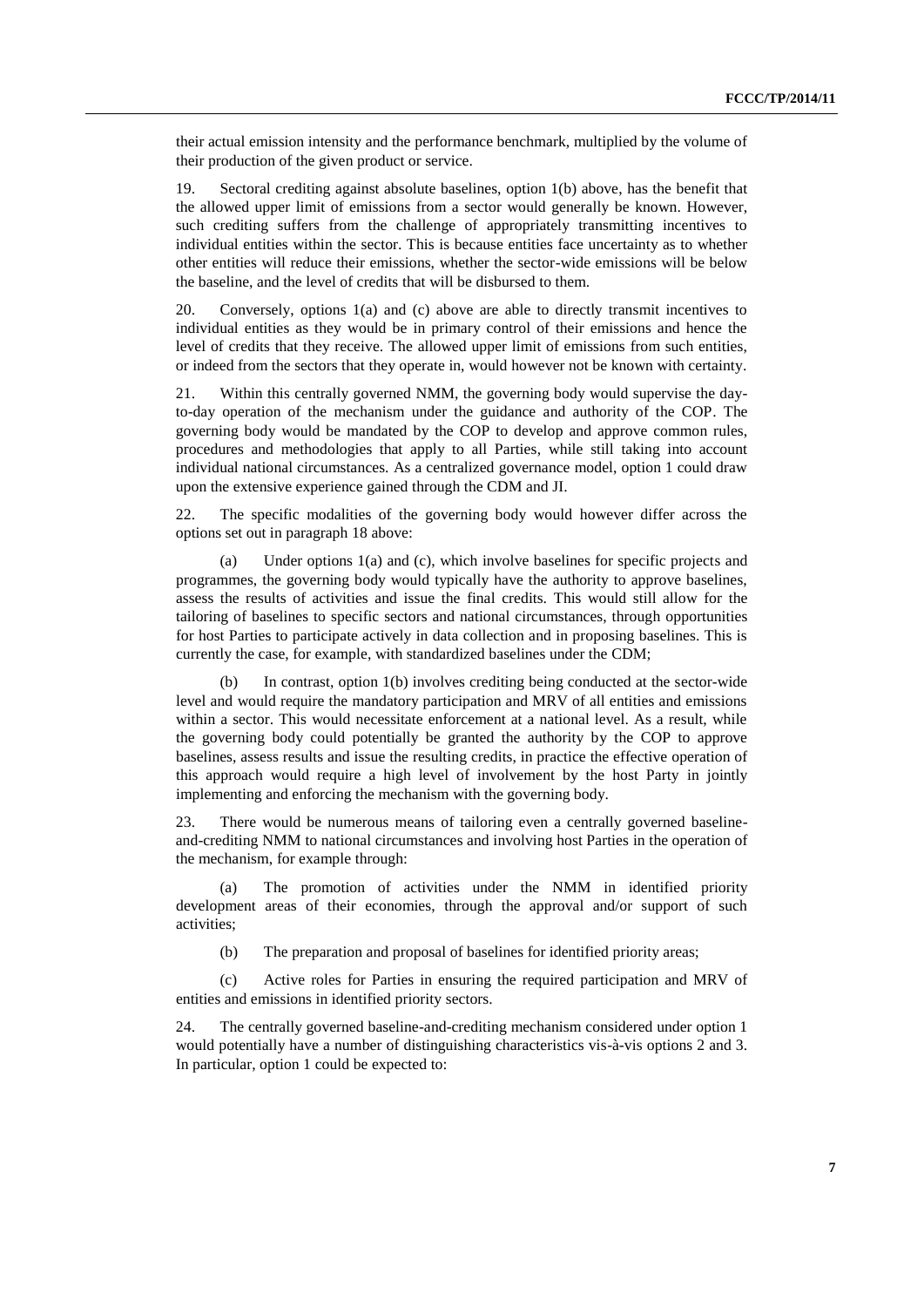(a) Provide for stronger coordination and harmonization in the development of standards and processes, leading to less fragmented carbon markets and easier access for private-sector participants operating in multiple host Parties;

(b) Ensure robust environmental integrity and credibility through strong and coherent international oversight and transparency;

(c) Provide for greater economies of scale in the operation of the mechanism, greater opportunities to scale up the mitigation achieved through the NMM and greater liquidity in the market, leading to less volatility in the price of credits;

(d) Place fewer regulatory, technical and administrative burdens on host Parties, in particular where Parties do not engage in sectoral crediting against absolute baselines, leading to improved economies of scale in the provision of services and the avoidance of duplication in the work of Parties;

(e) Provide opportunities to build upon existing institutions and capacity developed through the mechanisms under the Kyoto Protocol, both internationally and within participating host Parties.

#### *Option 2: a facilitative 'bottom-up' baseline-and-crediting mechanism*

25. This option would retain the design focus on the baseline-and-credit approaches described for option 1. Generally speaking, the same design options described in paragraph 18 above could be implemented for a facilitative bottom-up mechanism.

26. Where option 2 would differ from option 1 would be in the role of the governing body established by the COP vis-à-vis the nature and degree of the functions and responsibilities assumed by host Parties. As discussed in paragraph 23 above, the centralized mechanism under option 1 provides opportunities for host Parties to involve themselves in the operation of the NMM. Option 2 could extend those opportunities further, within a framework set by the COP and further elaborated by the governing body, by:

Host Parties assuming authority to approve baselines, assess emission reductions and/or issue the resulting credits;

(b) Host Parties assuming authority to establish their own systems and processes.<sup>16</sup>

27. The governing body would facilitate such 'bottom-up' roles by establishing guidance for host Parties on either or both of the roles outlined in paragraph 26 above. Such guidance could take the form of either a set of minimum mandatory standards or a set of voluntary best practice guidelines. The governing body could also provide capacitybuilding support to host Parties in the implementation of their roles under the NMM.

28. To fulfil their functions and responsibilities, host Parties would need to establish regulatory, technical and administrative capacity at the national level that may go significantly beyond that required for the centralized model described for option 1. This would involve, depending on the extent of the functions assumed, the preparation and adoption of regulations, the definition of technical standards, the establishment of assessment criteria, the conduct of assessments, the maintenance and connectivity of a registry, the conduct of issuance, the establishment of enforcement measures, the establishment of liability frameworks, etc.

 $\overline{a}$ 

<sup>&</sup>lt;sup>16</sup> For the purpose of illustrating the difference between these suboptions, it may be worth noting that the CDM ascribes these functions to its Executive Board.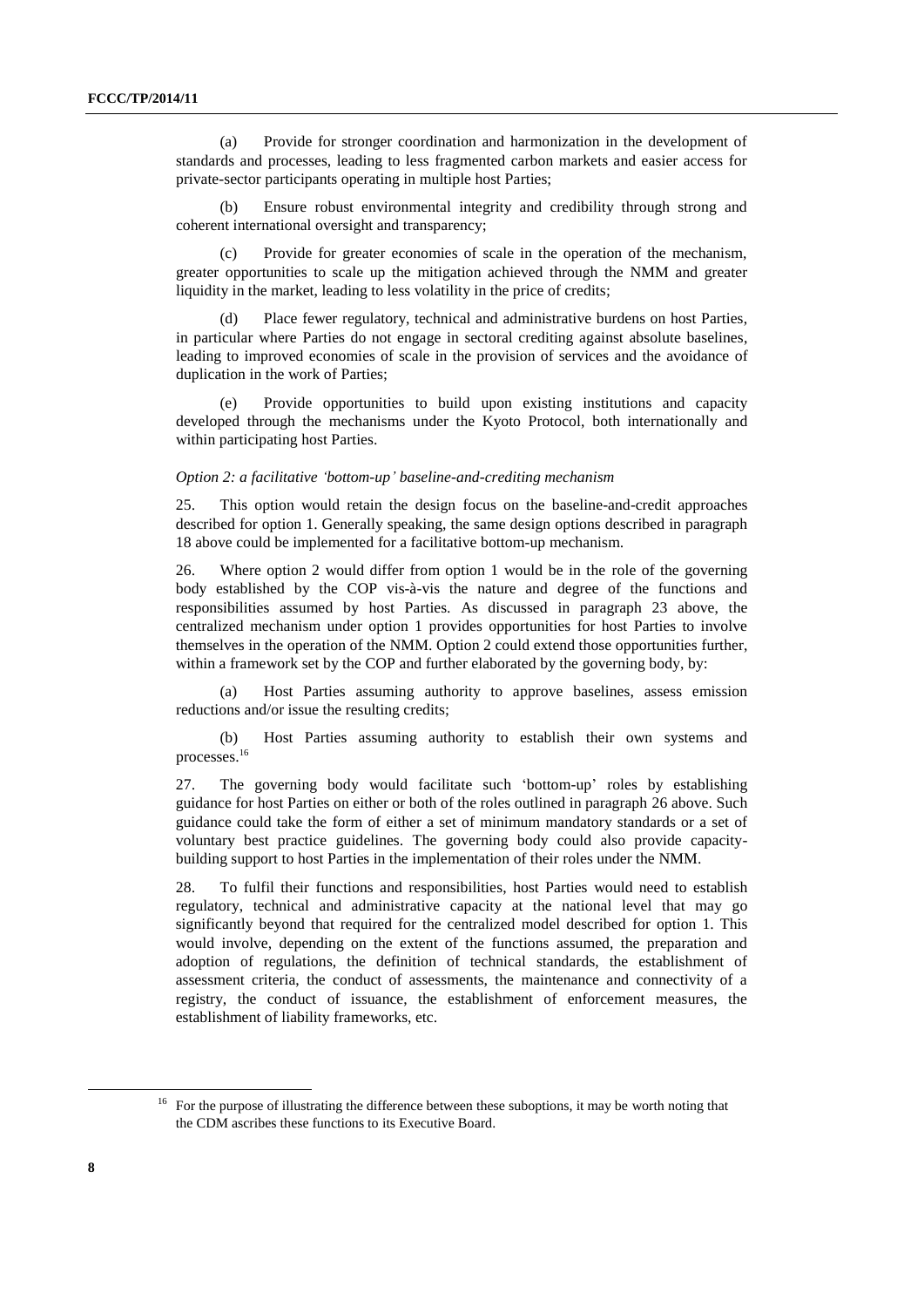29. The facilitative 'bottom-up' baseline-and-crediting mechanism considered under option 2 would potentially have a number of distinguishing characteristics vis-à-vis options 1 and 3. In particular, option 2 could be expected to:

Provide greater autonomy for host Parties in the calculation and issuance of credits under the NMM, which may lead to more effective tailoring of the mechanism to specific sectors or national circumstances;

(b) Provide for less harmonization and compatibility in the development of standards and processes, leading to more fragmented carbon markets and potentially more barriers to private-sector participants operating in multiple host Parties;

Introduce perceived or real risks to the environmental integrity, credibility and transparency of the mechanism;

(d) Place greater regulatory, technical and administrative burdens on host Parties, some of which would be duplicated across multiple host Parties.

#### *Option 3: a centrally governed baseline-and-crediting and trading mechanism*

30. This option would have a governance structure similar to that described for option 1. It would include the baseline-and-crediting approach described for option 1, but would also include a centrally governed emissions trading system in its design.

31. Such emissions trading could be applied at different levels:

(a) At the international level, in a manner similar to emissions trading under Article 17 of the Kyoto Protocol. This would necessitate national targets and units to be established at the international level. If this were to take shape, it appears more likely that it would be addressed under the FVA;

(b) At the sectoral level, within a host Party, through either absolute or intensitybased emission targets. Sectoral emissions trading requires the mandatory participation of all emitters within the defined sectors that meet defined criteria. It also requires mandatory MRV in accordance with established rules, mandatory surrender of emission units at the end of each compliance period, and penalties in the case of non-compliance.

32. In the light of those options, it is difficult to visualize a role for the governing body with respect to emissions trading. If such trading were to take shape at the international level, it appears more likely that it would be addressed under the FVA. With respect to sectoral emissions trading, the necessary authority to require and enforce actions by nonstate actors lies only with national governments, where it can be established through national legislation. Furthermore, it is difficult to see Parties allowing the governing body to approve their sectoral caps or to decide which other trading systems they should link to.

33. The principal benefit of undertaking domestic emissions trading through the NMM may be that the international units issued would be automatically eligible for international transfer and use to meet international mitigation commitments. However, it is expected that this issue will be addressed under the FVA.

# **B. Elaboration of possible elements of the modalities and procedures of the new market-based mechanism**

## **1. Overview**

34. This section addresses the broad elements that are likely to need to be covered in the modalities and procedures for the NMM in order to allow for its effective implementation.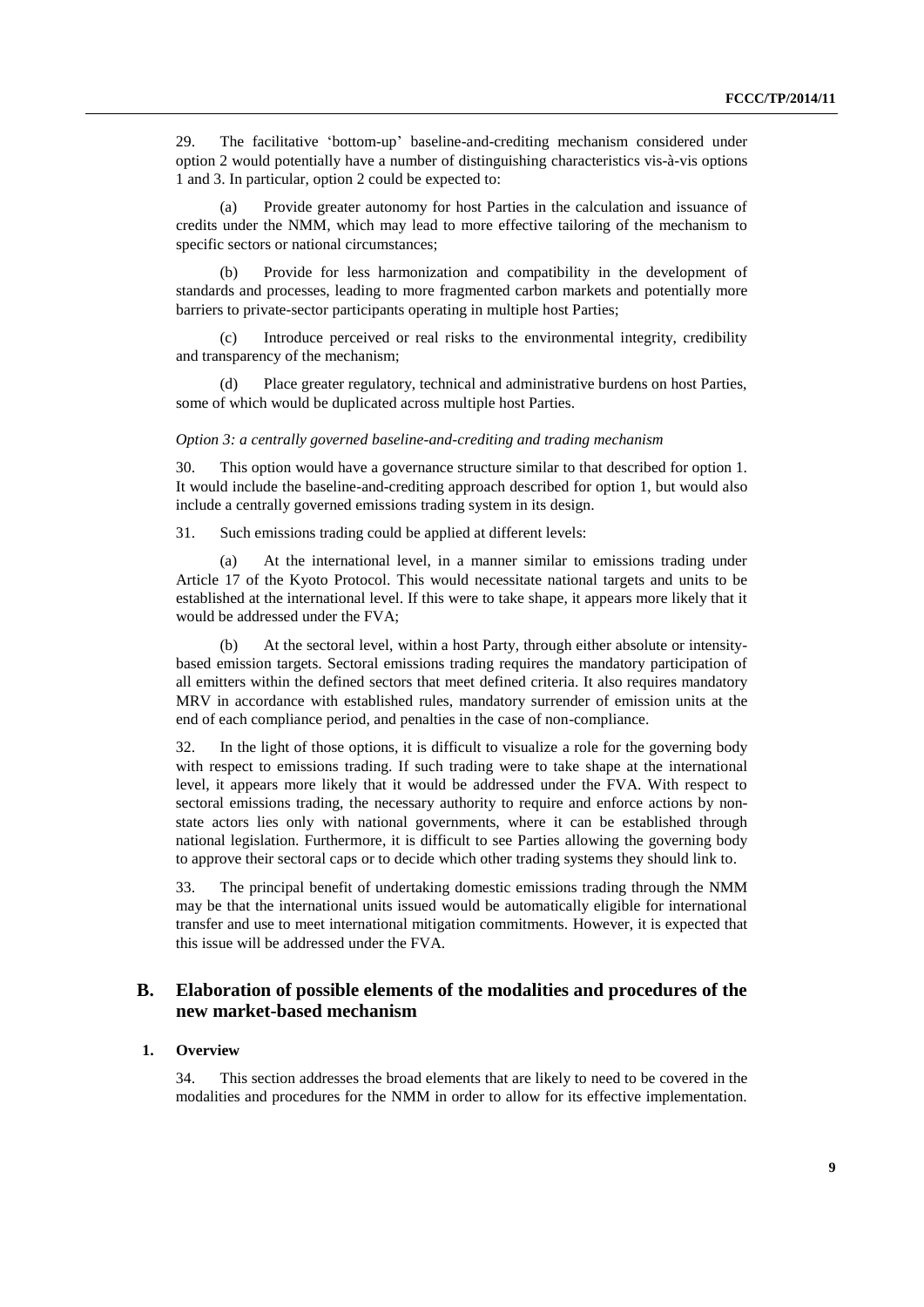The specifics of what needs to be included, and how, are ultimately dependent upon choices made with respect to the design and governance of the mechanism.

35. The appropriate level of detail of the modalities and procedures will also need to be determined, for example limiting the modalities and procedures to the level of institutions and principles that require political decisions to be made by the COP, while allowing more scope for the governing body to determine matters of a more practical implementation nature. This would allow greater flexibility in the mechanism to be able to learn from experience and respond to changing circumstances.

### **2. Possible elements**

36. The following possible elements of the modalities and procedures for the NMM have been drawn from the submissions and other materials considered in the preparation of this document, as well as from the modalities and procedures for the CDM and JI, both of which offer valuable experience with the types of issue needing to be addressed:

(a) **Purpose**: Provisions could elaborate on the purpose given in decision 1/CP.17, paragraph 83, within the context of contributions towards the ultimate objective of the Convention, and set out the scope of activities under the NMM and the use of credits or other units created under the mechanism;

(b) **Definitions of terms**: Provisions could define the terms used in the modalities and procedures;

(c) **Governance and institutional arrangements**: Provisions could set out the functions and responsibilities of actors in relation to the NMM, including those of the COP, governing board, Parties and other participants, and also set out arrangements for means of redress or appeal against decisions of the Board. Provisions could also set out key modalities relating to the governing body, such as membership, competencies and terms of service, and the secretariat's provision of support to the mechanism;

(d) **Participation requirements**: Provisions could set out eligibility criteria that Parties need to meet in order to participate in the NMM on a voluntary basis. These may be differentiated by Parties hosting activities and other Parties involved in activities or using the resulting credits in fulfilment of commitments. Provisions could also address the participation of public and/or legal entities in the NMM;

(e) **Registration and MRV requirements**: Provisions could set out cornerstone elements of processes for conducting the registration and MRV of activities under the NMM, including the roles and responsibilities of different actors and the principles to be applied through standards. These provisions could be limited to elements or principles that Parties consider necessary to determine at a political level through the COP, while leaving their practical implementation to be determined by the governing body. Where windows are established in the NMM to implement different types or levels of activity, these would require consideration within the content and structure of these provisions;

(f) **Issuance and accounting requirements**: Provisions could set out cornerstone elements of processes for issuing credits and of rules for their accounting. These would need to address registries established for the NMM as a whole, as with the CDM registry, or by Parties individually or jointly. The provisions would need to be made consistent with the accounting framework for assessing progress made towards achieving mitigation objectives under the Convention;

(g) **Administrative and other arrangements**: Provisions could set out modalities for funding the administrative expenses of the NMM, including in its initial phase, and to assist Parties with the costs of adaptation, for example through the establishment of shares of proceeds. They could also set out the time frame for the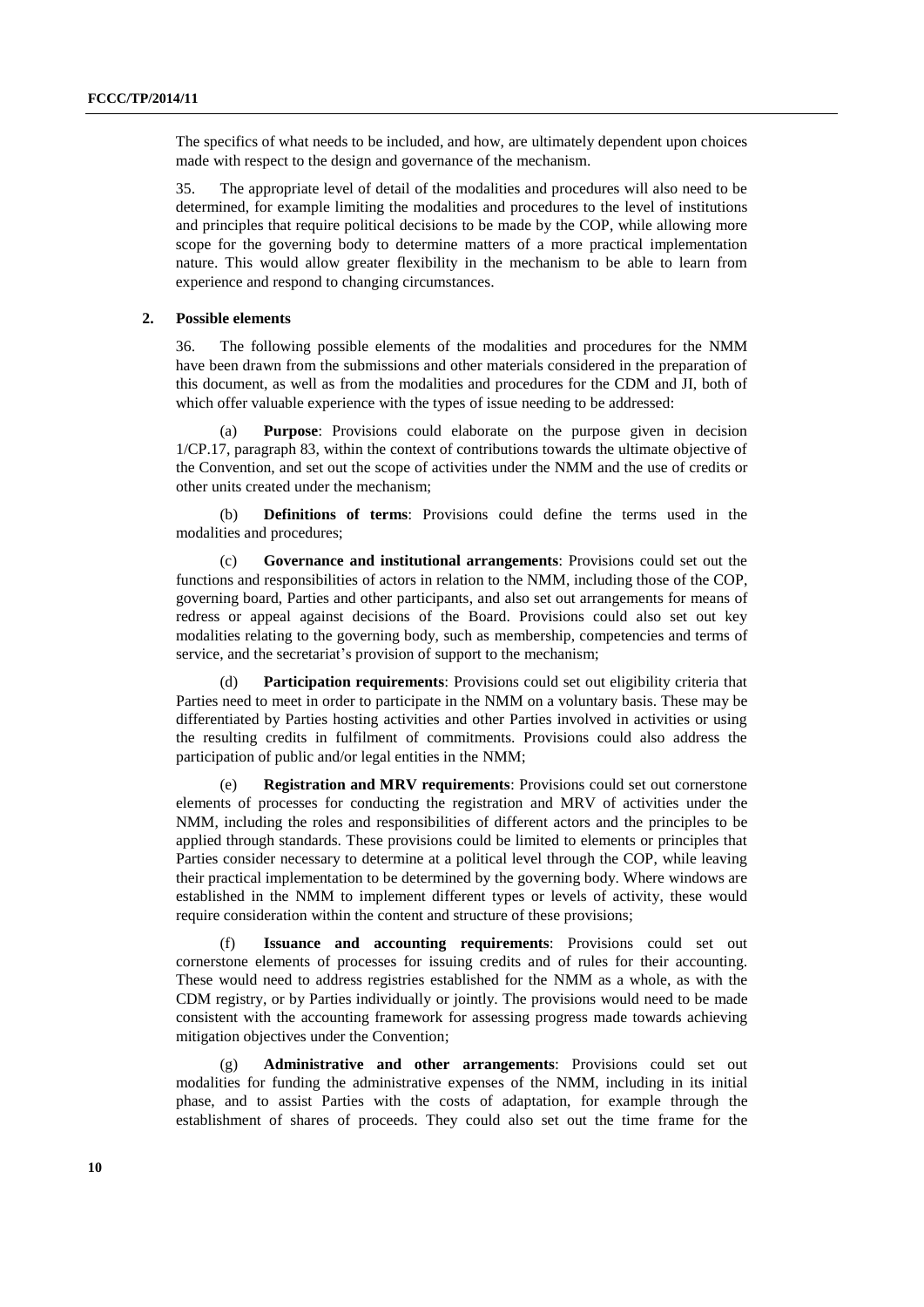operation of the NMM, including in relation to the possible recognition of early action or a 'prompt start' of the mechanism.

37. It is apparent that the initial guidance on the CDM, JI and emissions trading under the Kyoto Protocol, as agreed at COP 7 through the Marrakesh Accords and later adopted at CMP 1 by decisions 2/CMP.1, 3/CMP.1, 10/CMP.1, 11/CMP.1 and 13/CMP.1, appears to form a useful reference point when considering the modalities and procedures required for the NMM.

## **C. Meaning of a "net decrease and/or avoidance of global greenhouse gas emissions"**

#### **1. Overview**

38. The issue of a "net decrease and/or avoidance of global GHG emissions" has a long history in the discussions on various approaches to enhance the cost-effectiveness of, and to promote, mitigation actions. In deciding to consider establishing one or more market-based mechanisms, COP 16 listed it as an issue to be taken into account.<sup>17</sup> COP 17 emphasized that various approaches must achieve it and stated that the NMM is to be guided by it.<sup>18</sup> Furthermore, in requesting the SBSTA to conduct the work programme referred to in paragraph 9 above, COP 18 requested that the issue be considered as part of it.<sup>19</sup>

39. Despite the number of references to the concept, there is still no common view among Parties as to what it is, how much of it may be needed or what measures could be introduced to achieve it. Those issues are addressed in this section.

40. The issue began as a reflection on the CDM, which generates emission reductions and removals which, once issued as certified emission reductions (CERs), are transferred to a Party included in Annex I to the Convention (Annex I Party) under the Kyoto Protocol and added to the overall assigned amount of that Party. This means that the CERs may be used by the Annex I Party to increase its emissions, or at least to reduce its emissions by less, while still complying with its Kyoto Protocol target. To the extent that the Annex I Party uses the CERs for compliance with its Kyoto Protocol target, this cancels out the initial reduction in emissions in the Party not included in Annex I to the Convention. This has led to calls for the CDM to "go beyond offsetting" by incorporating measures to introduce "net mitigation".

41. In fact, the CDM already has a component of net mitigation, but it is difficult to quantify and hence often goes unnoticed. This net mitigation stems from a number of factors, including that: the methodologies for calculating emission reductions are inherently conservative; emission reductions continue after the crediting lifetime of projects; the 'multiplier effect' of projects often means that technology or capacity that has entered the country via the CDM is used more broadly; CERs are not always issued for all emission reductions generated by projects; and some CERs are cancelled for voluntary purposes.

42. The presence of such factors in the CDM is not due to calls for net mitigation, but is in fact largely inevitable within any crediting system. It is not possible to reliably measure all of the factors and take them into account in the issuance of CERs (not at a reasonable cost, at least). This results in emission reductions that remain uncredited, and also generally not estimated. Such emission reductions are not assigned to any project participants or Parties and they simply go to the benefit of the environment. That said, there may be

-

 $17$  Decision 1/CP.16, paragraph 80(e).

<sup>&</sup>lt;sup>18</sup> Decision 2/CP.17, paragraphs 79 and 83.

<sup>&</sup>lt;sup>19</sup> Decision 1/CP.18, paragraph 51(c).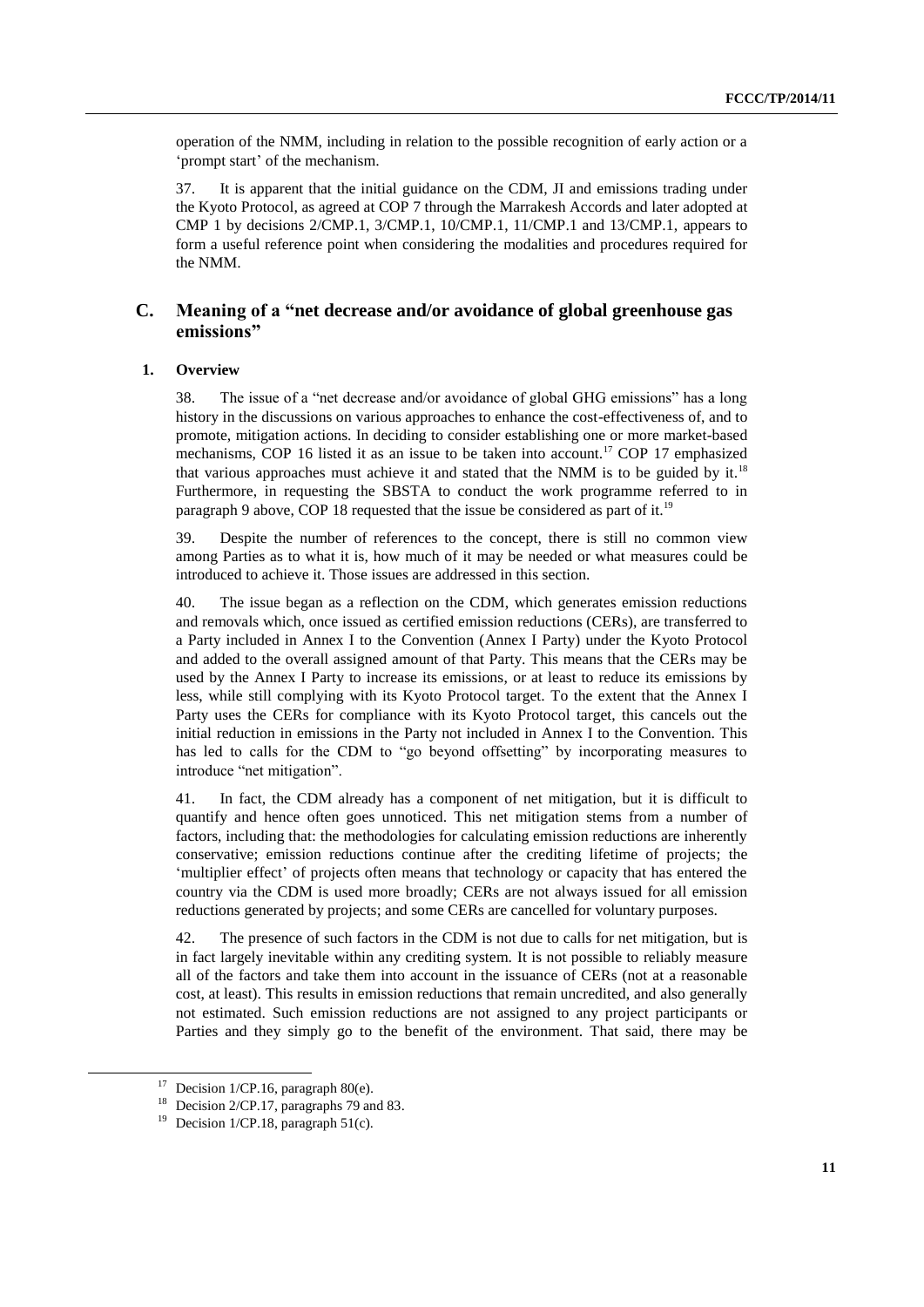different views as to whether such net mitigation is sufficient or if further net mitigation should be integrated into such crediting systems.

## **2. Options**

43. In general terms, a net decrease and/or avoidance of global GHG emissions refers to the number of credits from an activity used to offset other emissions being lower than the actual emission reductions or avoidance resulting from the activity. In this context, "net" refers to the actual emission reductions/avoidance minus the portion used as offsets.

44. There are a number of measures that may strengthen the net mitigation in the NMM, or in fact in any market-based mechanism. Broadly speaking, net mitigation can be strengthened by adjustments on either the supply or demand side, or on both sides.

### *Option 1: supply-side adjustments*

45. Adjustments on the supply side would generally be for the purpose of reducing the number of credits issued to below the actual reduction/avoidance that has occurred. Most methods would be implemented by adjusting downward the upfront calculation of the reduced/avoided emissions. Careful judgement would be required in determining the appropriate adjustment, given that the actual reduction/avoidance is not known with certainty. In some cases, adjustments may be made for the purpose of reducing the risk that emission reductions/avoidance may have been overestimated.

46. A number of options are possible for downwardly adjusting the upfront calculation of the reduced/avoided emissions:

(a) **Option 1(a)**: Increasing the conservativeness of baselines, for example by setting conservative default parameters, results in baselines being set below what is considered to be the 'business as usual' level;

(b) **Option 1(b)**: Reducing the length of crediting periods means that the crediting of reduced/avoided emissions ceases even though the actual reduction/avoidance continues during the remaining technical lifetime of the activity;

**Option 1(c)**: Taking into account domestic mitigation policies (existing and/or planned) when setting baselines has the effect that credits are only issued for reduction/avoidance that goes beyond the levels already required by domestic policies;

(d) **Option 1(d)**: Using dynamic baselines provides for a means of periodically aligning and/or adjusting the crediting baseline or thresholds, taking into account changes in technological advancement and/or the penetration of the deployed technology;

(e) **Option 1(e)**: Excluding certain technologies or sectors from crediting may avoid potential risks of perverse incentives or non-additionality.

47. Alternatively, under an **option 1(f)**, discount factors could be applied at the point of issuing the credits, after the calculation of the emission reductions/avoidance, to reduce the amount of credits issued. Discounting on the supply side would need to be conducted by the issuer of the credits, which may well be the regulator of the NMM, in accordance with agreed rules. Discount rates could be uniformly applied in all issuance cases, for example specifying that 100 t emissions reduced/avoided would give rise to 75 credits, or could potentially be varied, for example for different activity types or different Parties.

48. As the calculation of emissions reduced/avoided would remain unaffected by the discounting, the impact of the adjustment on net mitigation would be known and it would be possible to aggregate the net mitigation achieved per activity type, sector, country, etc.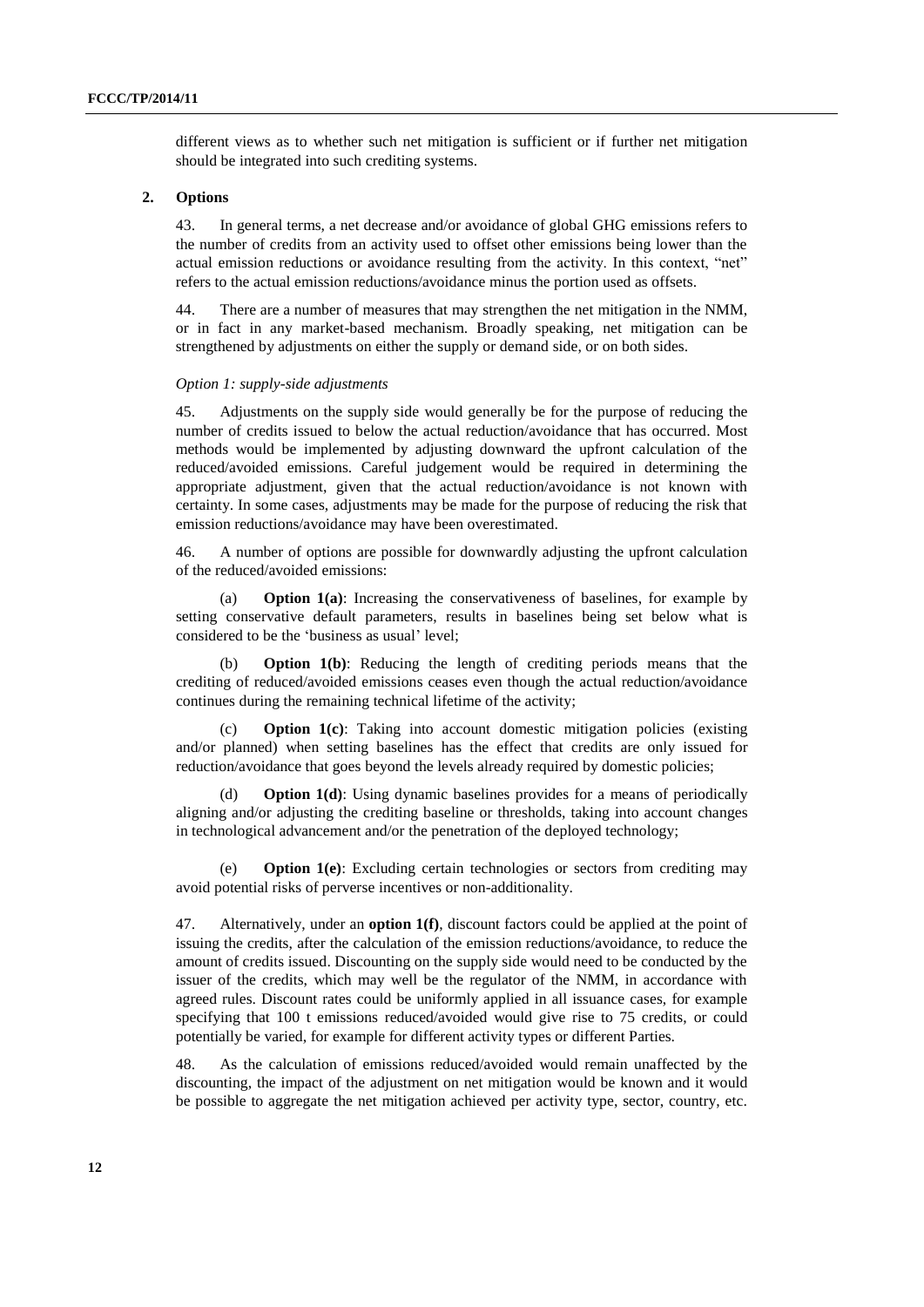This would improve the transparency of the net mitigation. It would also allow for the net mitigation amounts to be tracked and attributed to Parties if deemed appropriate.

49. It should be stressed that a degree of net mitigation resulting from factors such as those discussed in paragraph 41 above will always be present. Although the degree of such net mitigation is unlikely to be known with great certainty, it constitutes a form of net mitigation and could be taken into account when considering the appropriate level of net mitigation to implement through upfront calculations or the discounting of issuance.

#### *Option 2: demand-side adjustments*

50. Adjustments on the demand side could be applied at the point of using the credits in fulfilment of commitments through discount factors that reduce the amount of offsetting that can be achieved with a given number of credits. For example, it may be determined that 100 credits, representing 100 t emissions reduced/avoided, may only offset 75 t emissions of the offset user. In this example, 75 credits would be retired against the commitment and the remaining 25 credits should be cancelled immediately to remove any risk that they may be used a second time in fulfilling a commitment.

51. Such demand-side discounting would need to be conducted at the point of use, by a Party in demonstrating the fulfilment of it international commitments or by a regulator of a domestic emissions trading system when entities surrender credits in compliance with their targets. The discount rates could be agreed internationally or could be set by the Party, in which case they would likely differ among Parties and would not require specific provisions to be embedded in the rules of the NMM.

52. As with the application of discount rates on the supply side, this approach would improve the transparency of the level of net mitigation achieved, but there will always be a degree of net mitigation resulting from the factors discussed in paragraph 41 above. This could be taken into account when determining the appropriate level of discounting to apply.

53. The difference between discounting on the supply and demand sides may not be as great as it may appear. It would be reasonable to expect that applying the same discount rate on the supply or demand side will filter through to the same or at least a similar value for the seller and buyer. Using the above example, issuing 75 credits instead of 100 would be reflected in reduced supply and higher credit prices. Similarly, on the demand side, receiving 75 t offsets for 100 surrendered credits could be expected to increase demand for credits and raise credit prices.<sup>20</sup>

#### *Apportionment of reduced or avoided emissions*

 $\overline{a}$ 

54. Net mitigation needs to be seen in the context of who claims the reduced/avoided emissions from the activity. The submissions and materials reviewed in the preparation of this document refer, overall, to the actual reductions/avoidance of emissions achieved via an activity being apportioned in up to three possible ways:

(a) A portion claimed by the investing Party, through either the Party or its entities being attributed credits under the NMM. These may be used to offset its emissions;

(b) A portion claimed by the host Party as its contribution to the mitigation brought about through the activity. This is sometimes referred to as the host Party's 'own contribution'. This portion may be attributed to the host Party as a quantity of emissions reduced/avoided or as a quantity of credits. It may or may not be part of a commitment, pledge or contribution of the host Party. This portion would constitute net mitigation as

<sup>&</sup>lt;sup>20</sup> In practice, the values may be slightly higher or lower, owing for example to barriers and information asymmetries in the marketplace.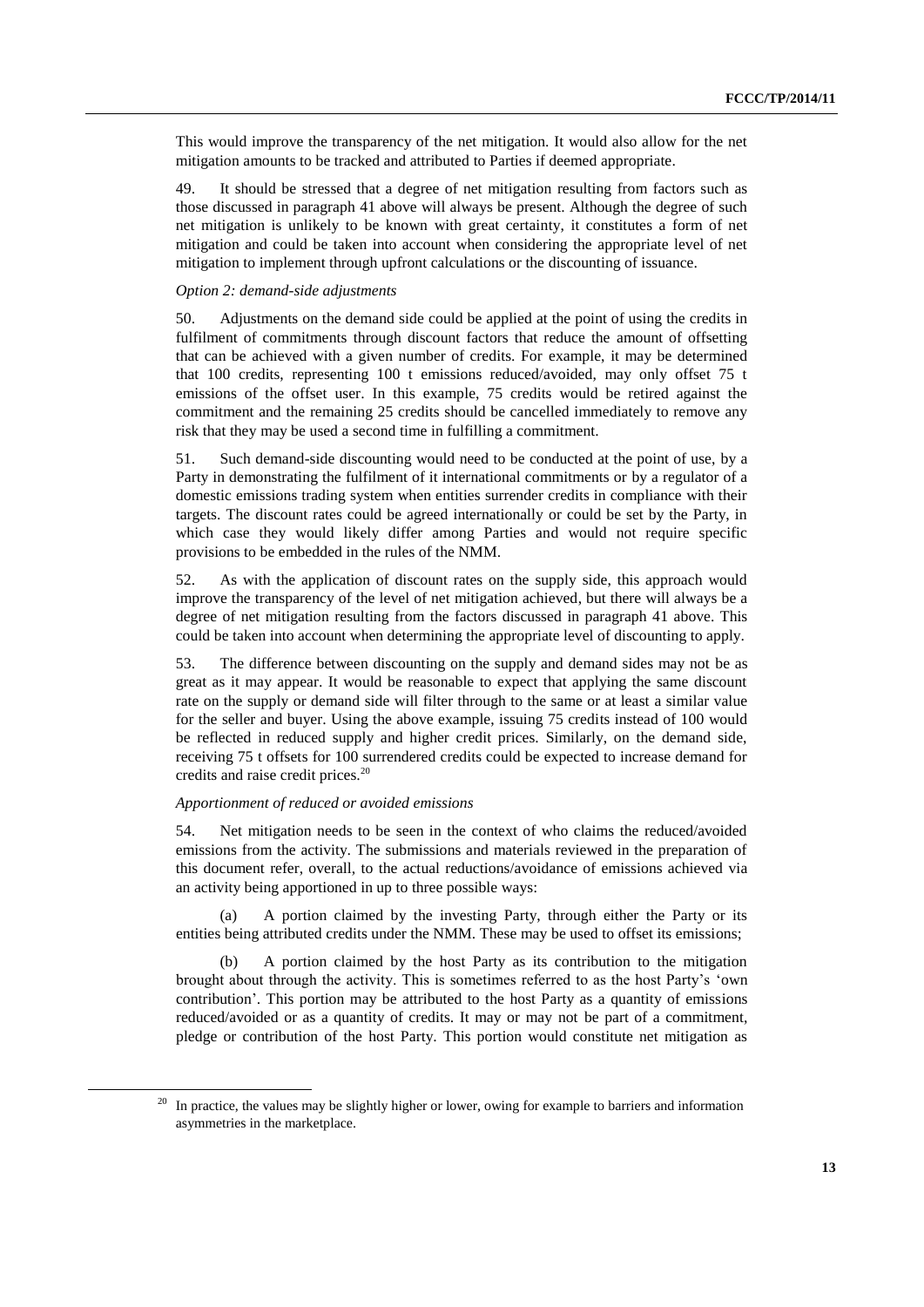long as it is not used as an offset to justify higher emissions elsewhere and as long as it does not become a reason not to fulfil another commitment, pledge or contribution;

(c) A portion 'claimed' by the environment, in that it is not attributed to any Party. This portion results from the type of factors discussed in paragraph 41 above and may be extended further by the measures discussed in paragraphs 45–53 above. As this reduction/avoidance of emissions is not used as an offset to justify higher emissions elsewhere, it constitutes a contribution to net mitigation as a result of the activity.

55. The transparency of the discounting approaches, on both the supply and demand sides, can support the apportionment. For example, the Parties or entities involved could agree the apportionment in advance, with portions being determined for the investing and host Parties or their entities, and a portion being dedicated to the environment alone.

56. It is worth noting that, while the first two portions may be known with certainty, the third portion cannot be so clear. Even where the 'claim' of the environment is supported by the transparent use of discount rates, there is always an unknown quantity of uncredited and uncalculated reductions or avoidance of emissions.

57. Consideration should be given to the purpose, conceptually, of separating out this third portion. It is clear that it exists, that it can be strengthened and that this may increase the conservativeness of the NMM. However, it may be the case that the important factor for Parties is that the design of the NMM ensures that net mitigation occurs at a global level, by not all of the reduced/avoided emissions being cancelled out through their use as offsets. It may be of secondary importance to Parties that a portion of the known net mitigation arising from activities is not claimed by either the investing or host Parties.

## **D. Lessons learned from the mechanisms under the Kyoto Protocol**

### **1. Overview**

58. The mechanisms under the Kyoto Protocol – the CDM, JI and international emissions trading – now have over a decade of implementation experience behind them. This section seeks to identify lessons learned from that experience that may be useful in the development and implementation of the NMM.

### **2. Possible lessons**

59. **Focus the modalities and procedures on high-level requirements**: The original decisions of the CMP on the Kyoto Protocol mechanisms are, in places, more prescriptive than necessary. This is procedurally difficult to change and can unnecessarily restrict and complicate the work of the regulatory bodies. At the same time, the decisions sometimes do not elaborate principles that could potentially guide implementation when issues are faced that were not foreseen at the time of their adoption. It may be useful to concentrate the modalities and procedures for the NMM on principles and criteria that need to be achieved, as well as on the roles in and responsibilities for their achievement, and perhaps provide an overview of the processes foreseen. Ultimately, the criteria for including material in the modalities and procedures could be whether it requires political guidance by the COP and whether the governing body is given sufficient clarity in operationalizing the mechanism.

60. **International oversight is fundamental to credibility, trust and transparency**: The authority of a regulatory body, working in an objective manner on behalf of the UNFCCC to supervise a mechanism, has a substantial impact on the way that a mechanism is perceived. Mechanisms involve activities and credits of substantial value and, in this context, it is almost inevitable that host governments will at times be perceived as having a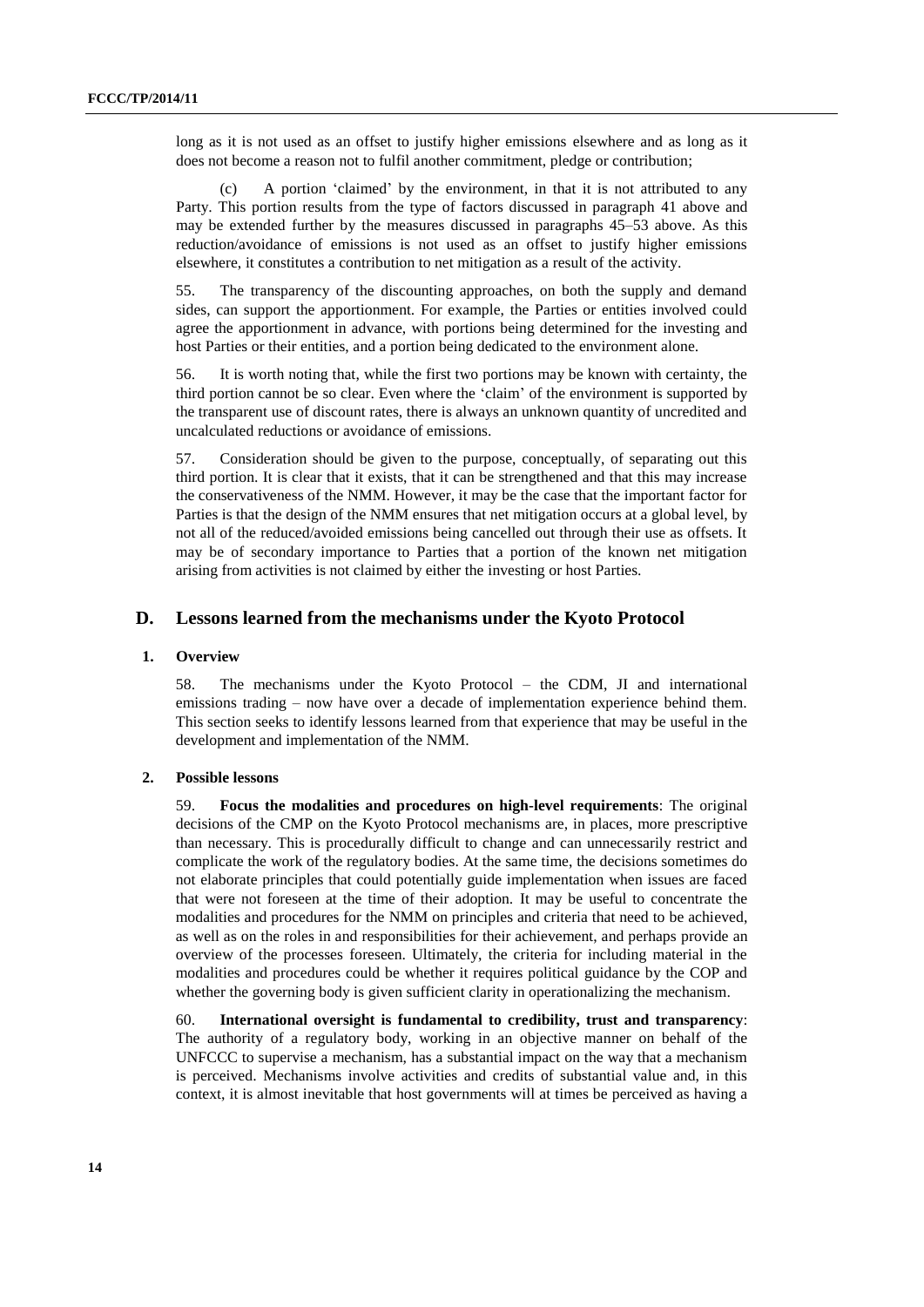conflict of interest. The impact of international oversight is greatest when it extends to the approval of activities and the issuance of credits, as with the current CDM and JI Track 2.

61. **Private-sector engagement is essential for the mobilization of activities**: The CDM and, to a lesser extent, JI saw rapid upskilling and engagement from private-sector entities in order to participate in them. This was driven largely by the integration of CERs into emissions trading systems implemented at the national and regional levels, and recent declines in the demand for CERs from these sources have correspondingly reduced the engagement of the private sector. Nevertheless, the preconditions for the active engagement of the private sector in mechanisms are clear: its engagement is promoted by stability and simplicity in the regulatory framework of the mechanism, predictability of the credits that entities can expect to generate, and low levels of uncertainty at the national level with regard to policy, demand for credits and case-specific decision-making.

62. **Common approaches are preferred over fragmented approaches**: Participants in the CDM, and to a lesser extent JI, have benefited from uniform approaches, processes and standards being available to them, irrespective of where in the world they operate. This significantly reduces the capacity and transaction costs required for entities to operate in multiple jurisdictions. Accordingly, it enables larger economies of scale, increased investment and, ultimately, a greater volume of achievable mitigation.

63. **Save time and effort by building on existing infrastructure**: There has been considerable investment, over more than a decade, in the processes, standards, systems and capacity of the Kyoto Protocol mechanisms. This is especially the case for the CDM. It is likely that any baseline-and-crediting functions under the NMM will need to apply the same or similar infrastructure, and there may be benefit in integrating such infrastructure, or at least aspects of it, directly into the NMM. This would still allow for adjustments to be made for the benefit of further streamlining the implementation of the infrastructure and the activities implemented under it. Such aspects of the infrastructure include:

- (a) The modalities and procedures for the CDM and/or JI;
- (b) The project cycle developed for activities under the CDM;

(c) Processes for the development and revision of methodologies and tools under the CDM, as well as the methodologies, tools and standardized baselines themselves;

(d) The system for accrediting independent third-party validators and verifiers under the CDM and/or JI;

- (e) The registry established under the CDM;
- (f) The international transaction log.

64. **The need for greater standardization, objectivity and simplicity**: The CDM is generally seen to exercise a high degree of environmental integrity. This is largely achieved through the detailed development and assessment of project documentation on an activityby-activity basis. However, this also contributes to the CDM being seen by many as a complex mechanism to work with and this limits participation. Standardizing project parameters in an objective manner across many individual activities, instead of calculating them for each activity, can significantly simplify their implementation. For example, once a relevant standardized baseline is approved, project developers no longer need to undertake the complex task of baseline development. The risk of issuing more credits than appropriate is addressed by ensuring that baselines are sufficiently conservative. For participants in the mechanism, such standardization may imply the generation of fewer credits, but this would be to the benefit of the environment and provides for significantly reduced transaction costs for the participants.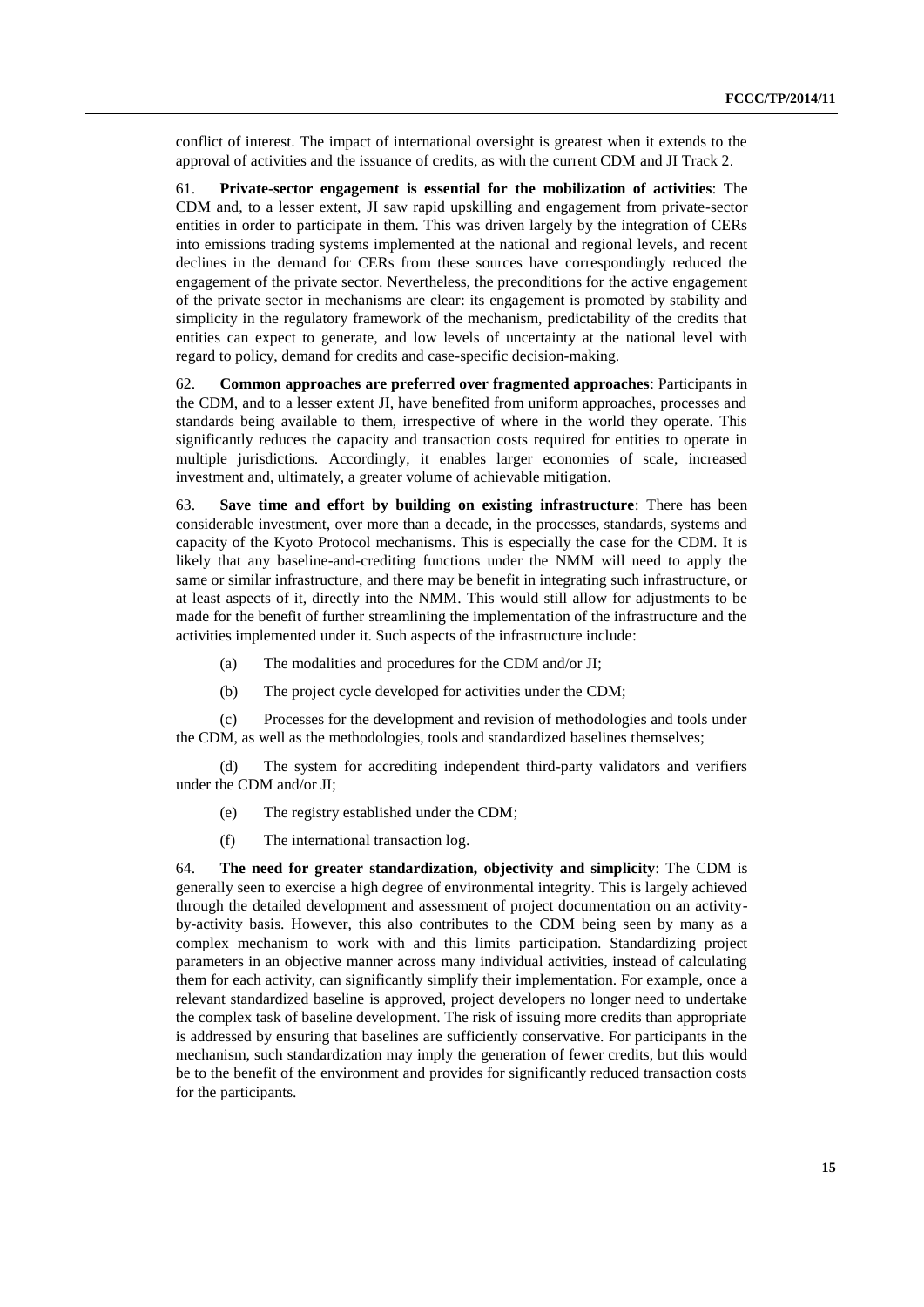65. **Ensure the leveraging of sustainable development co-benefits**: Mitigation activities often offer sustainable development co-benefits that are more valuable than the mitigation benefits alone. This goes largely unnoticed under the CDM and JI, where they are often not prioritized within activities and are typically not measured, reported or verified in a consistent manner. There are different views on whether this is appropriate, and this amounts largely to a question of the appropriate role of regulatory bodies vis-à-vis Parties in this regard. Nevertheless, one lesson is that neither the CDM nor JI are currently realizing the potential that they offer in promoting sustainable development in host Parties.

66. **Further clarify the non-political nature of regulatory bodies**: Constituted bodies with supervisory and regulatory roles are sometimes perceived as extensions of the COP, with decision-making on matters of policy and technicality sometimes being seen as an extension of political negotiation. This is sometimes due to political issues being left unresolved at the level of the COP and because Parties tend to elect mostly negotiators to the regulatory bodies. It may be helpful for the COP to resolve matters of political guidance more fully, which may allow the regulatory bodies to concentrate on identifying the most effective means of implementing that guidance at the policy and technical levels.

67. **Ensure broad expertise in the membership of regulatory bodies**: A clearer distinction between the political role of the COP and the policy and technical roles of regulatory bodies, as discussed in paragraph 66 above, may require clearer guidance from the COP on means to ensure the appropriate mix of perspectives in the governing body's membership (i.e. those of the public and private sectors as well as of relevant nongovernmental communities) and to leverage technical, legal and economic expertise relevant to the mechanism.<sup>21</sup> Governing bodies need to address many issues of a very complex technical and policy nature, for example issues of additionality demonstration, which require a deep understanding of the drivers of decision-making on investments.

68. **Ensure opportunities for early action or a 'prompt start'**: A prompt start of the CDM was facilitated in principle by decision 17/CP.7 through the COP adopting the modalities and procedures of the mechanism. This provided for the CDM Executive Board to commence its establishment of the CDM system immediately after the Marrakesh Accords had been adopted in 2001. The scope of retroactive crediting, for emission reductions achieved prior to the registration of project activities, was ultimately decided by the CMP after it commenced its functions with the entry into force of the Kyoto Protocol.<sup>22</sup> A similar arrangement for crediting such early action could be of benefit to the NMM and strengthen mitigation ambition in the pre-2020 period.

# **E. Relationship with the framework for various approaches and the Kyoto Protocol mechanisms**

#### **1. Overview**

69. The relationship between the NMM, the FVA and the existing mechanisms under the Kyoto Protocol remains open at this stage. The purpose and scope of the NMM and the FVA have not yet been clarified, the discussion on their relationship with the post-2020 climate regime is only now beginning and the future of the Kyoto Protocol mechanisms beyond the second commitment period of the Kyoto Protocol has also not yet been discussed. Nevertheless, the submissions and materials considered in the preparation of this document explored opportunities for synergy between the instruments and how they may complement each other.

-

<sup>&</sup>lt;sup>21</sup> See decision  $3/CMP.6$ , paragraph 7, in relation to the terms of the reference of the CDM Executive Board.

<sup>&</sup>lt;sup>22</sup> See decision 7/CMP.1, paragraph 4, and decision 1/CMP.2, paragraph 4.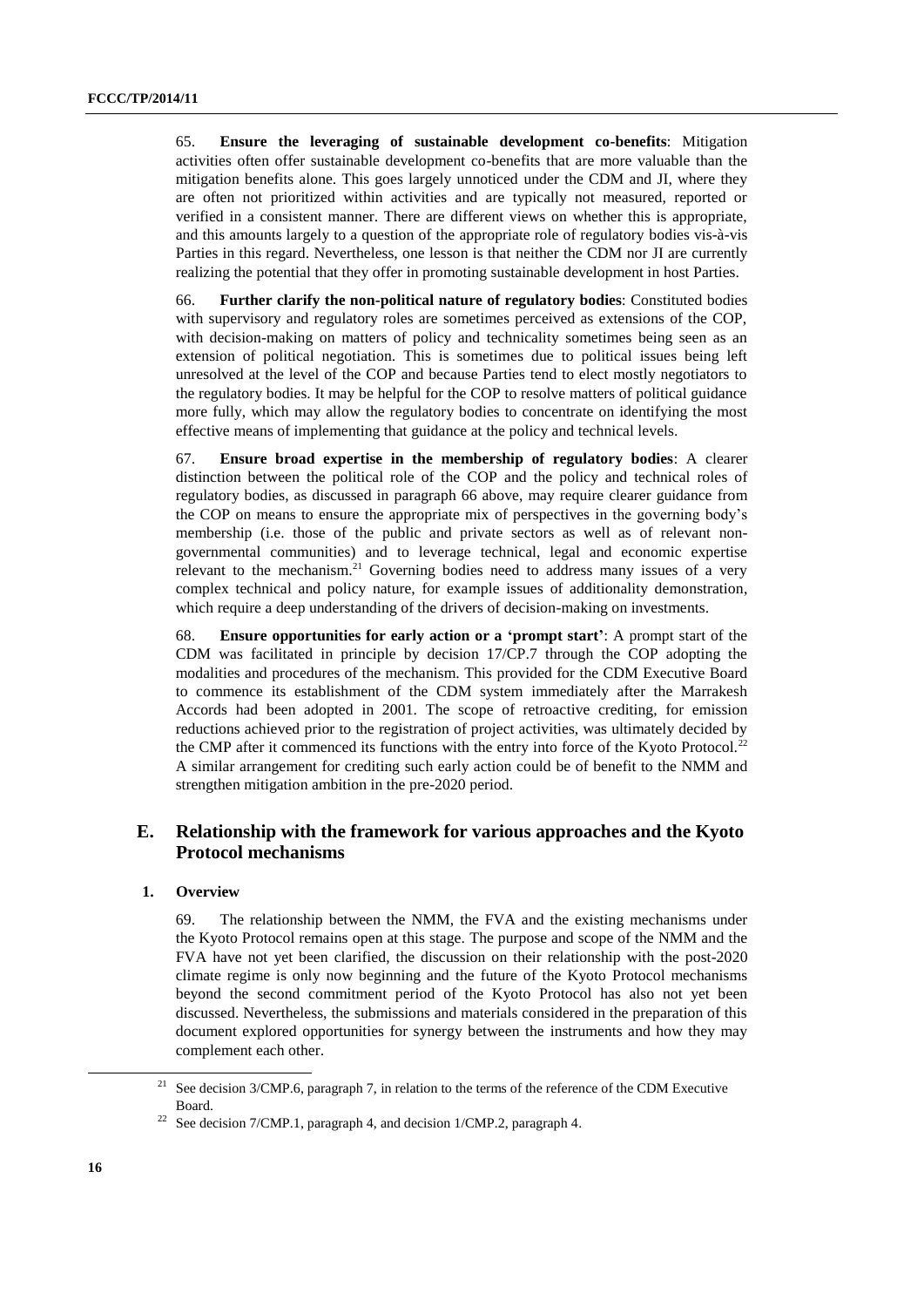70. There are increasing calls for these matters to be seen in the context of the Ad Hoc Working Group on the Durban Platform for Enhanced Action (ADP) and its work to develop a protocol, another legal instrument or an agreed outcome with legal force under the Convention that is to come into effect and be implemented from 2020. This is commonly referred to as the 2015 agreement. In the context of its deliberations on the FVA, non-market approaches (NMAs) and the NMM, SBSTA 40 noted that the work of the ADP is informed by the work of the subsidiary bodies, and also noted that its work on the FVA, NMAs and NMM is being conducted without prejudice to the work of the ADP on the 2015 agreement and pre-2020 ambition.<sup>23</sup>

71. The relationship between the NMM, the FVA and the Kyoto Protocol mechanisms may also be dependent upon any accounting framework applicable to the 2015 agreement. This issue is emerging in discussions under both the FVA and the ADP. It refers to the need for a comprehensive accounting framework that sets out how a Party's fulfilment of a commitment, pledge or contribution under the Convention is to be assessed, including which actions may count towards that fulfilment. If credits or any other units generated under the NMM are to be used for such fulfilment under the 2015 agreement, it will be necessary for them to be taken into account within the accounting framework.

72. In this context, it is worth noting that the Doha Amendment to the Kyoto Protocol establishes a link – at least in one direction – between the NMM and the Kyoto Protocol. The amendment provides for the use of units from market-based mechanisms under the Convention or its instruments to achieve compliance with targets in the second commitment period of the Kyoto Protocol.<sup>24</sup> Many of the submissions pointed to this link as grounds for the view that the NMM must be as stringent in its standards as the Kyoto Protocol mechanisms in order for it not to weaken the targets defined for the second commitment period of the Kyoto Protocol.

### **2. Options**

-

73. Regarding the **relationship between the NMM and the FVA**, this may depend upon the shape ultimately to be taken by the FVA. For example, the FVA may evolve as a framework for assessing and determining which market-based and non-market-based mechanisms are able to generate mitigation outcomes that are recognized internationally. Alternatively, the FVA may evolve as a set of eligibility criteria for Parties to meet if they wish units from their national mechanisms to be valid for international transfer and use in fulfilling commitments, backed up by a set of mechanism-related aspects of the wider accounting framework for the 2015 agreement.<sup>25</sup>

74. However, in either case, it would be possible for the COP to separately determine that credits generated under the NMM are valid, under the accounting framework of the 2015 agreement, for international transfer and use in fulfilling commitments, without bringing the NMM under the governance of the FVA. In particular, Parties may not deem it appropriate for a mechanism established under the UNFCCC to need to pass through an assessment under the FVA before being allowed to operate as intended.

75. The context for the **relationship between the NMM and the Kyoto Protocol mechanisms** is formed by the time frames of the mechanisms and the instruments to which they are linked. The Kyoto Protocol mechanisms are currently tied to the Kyoto Protocol, for which only first and second commitment periods extending to the end of 2020 have been defined. The Kyoto Protocol mechanisms are established by provisions of the Kyoto Protocol that are not strictly limited to specific commitment periods, but in practical terms

<sup>23</sup> FCCC/SBSTA/2014/2, paragraphs 164, 176 and 188.

<sup>24</sup> Decision 1/CMP.8, annex I, Article 3, paragraph 12 bis.

<sup>&</sup>lt;sup>25</sup> The possible shape of the FVA is discussed further in document FCCC/TP/2014/9.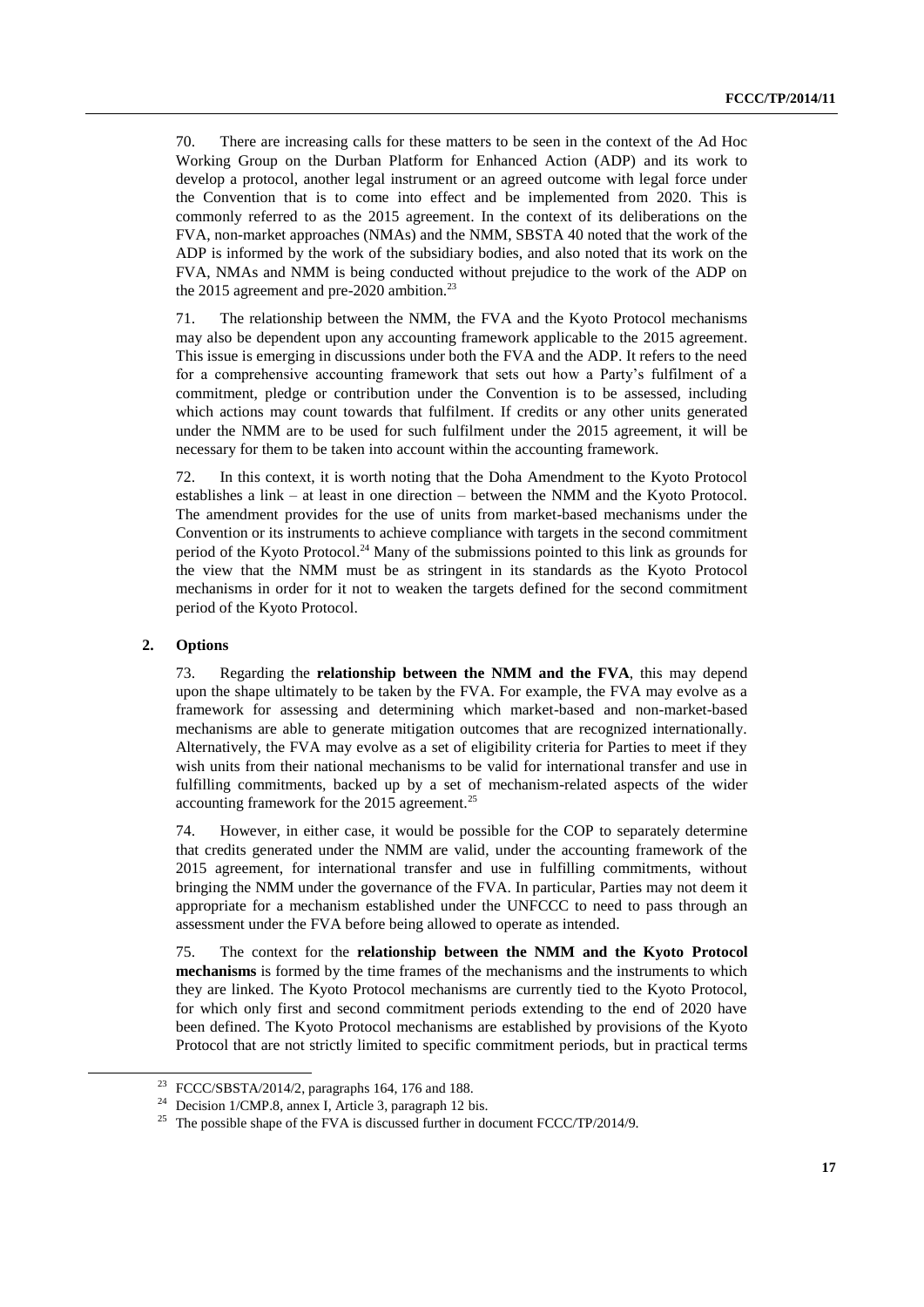the operation of JI and international emissions trading is dependent upon targets and assigned amounts being established. The operation of the CDM, and the issuance of CERs, is not dependent upon either targets or assigned amounts being in place for specific commitment periods.

76. The time frame for the operation of the NMM has not yet been defined, although many Parties link it to the 2015 agreement. Some Parties express a wish for the NMM, as well as the FVA and NMA, to be operational prior to 2020. In the context of the 2015 agreement, this may be referred to as giving recognition to 'early action'.

77. Another matter of time frame is that, in the short to medium term, it can be expected that only certain sectors and countries would be ready to make a step into sectoral crediting or emissions trading, especially where there are significant data collection and capacity needs. Accordingly, there may be a need to maintain project- and programme-level approaches for some time.

78. There appear to be two broad options for the relationship of the NMM with the Kyoto Protocol mechanisms for the period from 2020 onward:

(a) **The coexistence of the NMM, the CDM and potentially JI**: The CDM would most likely continue its current focus on project activities and programmes of activities, while the NMM could focus more exclusively on sector- or policy-based approaches. This may be seen as beneficial in promoting innovation and allowing for a greater variety of approaches, or as an unnecessary fragmentation of the carbon market, leading to higher administrative costs and a greater likelihood of the crediting scopes diverging in their approaches;

(b) **The consolidation of the NMM, the CDM and JI**: The infrastructure and activities under the CDM and JI could be integrated into the NMM, possibly as a separate 'window' under that mechanism. This would bring the infrastructure and activities of the CDM and JI under the same framework as other parts of the NMM and could be expected to bring greater harmonization in the approaches taken.

79. Lastly, it should be noted that international emissions trading under Article 17 of the Kyoto Protocol, as a provision for transferring and acquiring assigned amounts among Parties, is very specific to the legal agreement under which it operates. The equivalent of such trading under the Convention is being considered under the FVA.

## **F. Relationship to enhanced mitigation ambition**

## **1. Overview**

80. It is often stated that the use of mechanisms such as the NMM by Parties can lead to enhanced mitigation ambition. This section explores the basis for that claim. It also explores whether there is a need for transparency in terms of the extent to which a Party's mitigation ambition has in fact been increased as a result of its access to the NMM and how such transparency could be achieved.

## **2. Options**

81. Some submissions and materials suggested that ambition can be enhanced through the use of mechanisms that increase the scale at which mitigation activities are occurring. The NMM could be expected to increase the extent to which cost-effective mitigation opportunities are taken up, through its channelling of finance, technology and capacitybuilding and the engagement of the private sector.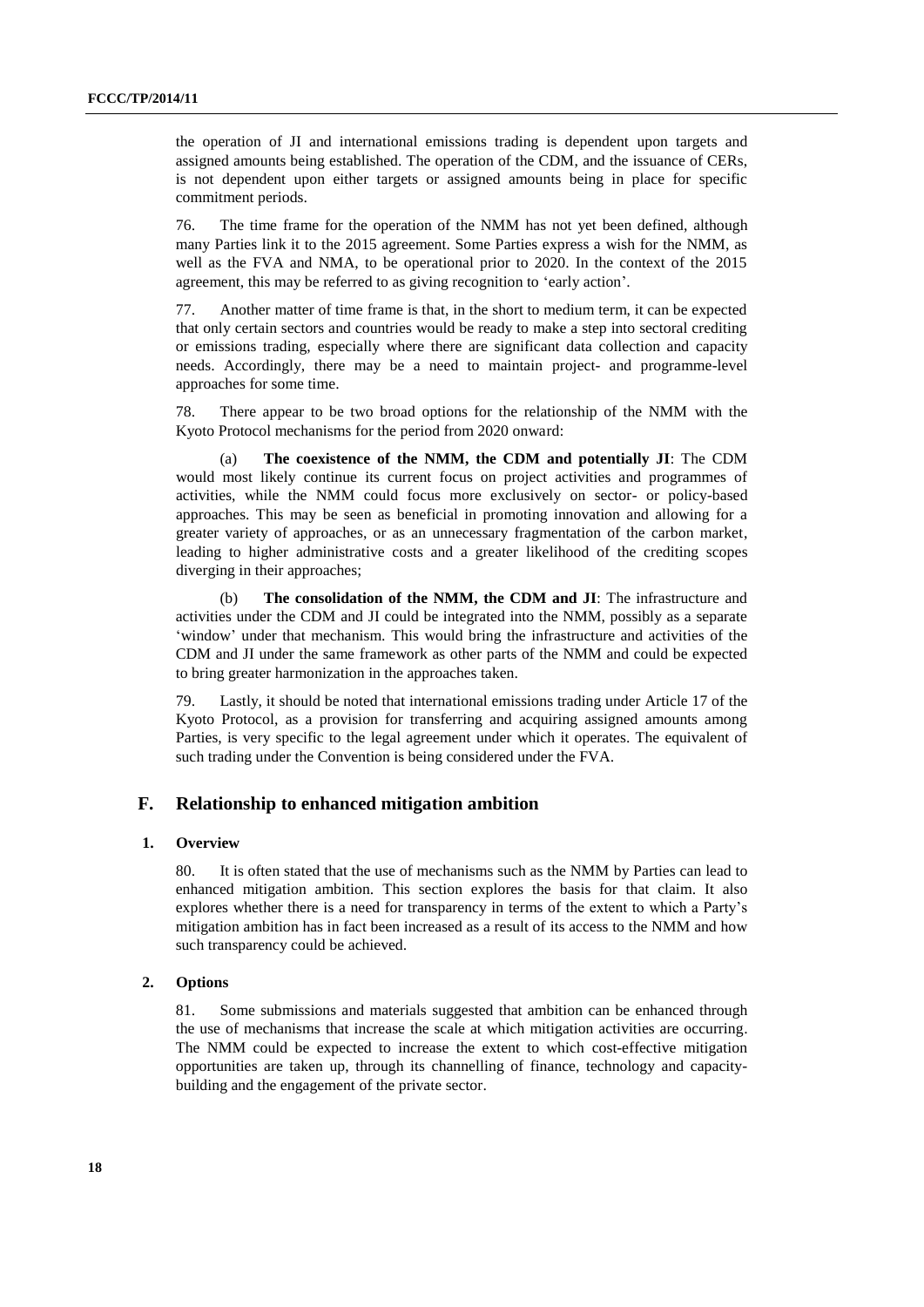82. One aspect of such enhancement of ambition is increased mitigation activity. The impact on global emissions would be greater to the extent that the NMM would result in emission reductions that are not used as offsets that increase emissions elsewhere. Options for ensuring that the NMM results in net mitigation at the global level are discussed in chapter III.C above, which outlines the benefits of ensuring the transparency of how much reduction, removal or avoidance takes place and clearly distinguishing between that which is used to offset emissions, that which is attributed to the host Party's contribution and that which remains unattributed to any Party but is nevertheless beneficial to the environment.

83. A second aspect of the enhancement of ambition is that using the NMM to generate offsets for investing Parties can reduce their costs of complying with the targets that they have taken on. The NMM – as well as any other mechanisms that give access to lower-cost mitigation opportunities abroad – may prompt some Parties to increase their contribution to mitigation, although some submissions have pointed out that this is not automatic and requires a level of political commitment to increasing ambition.

84. The question then arises as to whether, and how, a Party may demonstrate that it is using access to the NMM and other mechanisms to strengthen its mitigation ambition. Some of the submissions and other materials used in preparing this document suggested that Parties with mitigation commitments set at the international level could set higher reduction targets if the additional amount could be achieved outside of their jurisdictions. For example, a Party may express its reduction target in two forms: one target without use of the NMM and other mechanisms; and a more ambitious target with the use of the NMM and other mechanisms.

85. Such separation of targets – with and without the use of mechanisms – would make transparent the extent to which using such international mechanisms has driven an increase in ambition. In practice, some of the reductions achieved internationally may not be used as offsets domestically and others may be. In either case, a Party's ability to reduce emissions will have been strengthened by giving it access to lower-cost mitigation opportunities. This also means that, when looking back on how a Party has fulfilled its higher reduction target, there may not be a clean split in domestic versus international reductions in the same proportion as the difference between the Party's two targets. What will remain important, however, is that the access to such mechanisms is what prompted the Party to make the political step of committing itself to higher mitigation ambition.

# **IV. Possible implications for the work programme**

86. A number of possible implications for the SBSTA work programme on the NMM can be identified as arising from this document and the submissions from Parties and admitted observer organizations, as well as other relevant materials, considered during the course of its preparation. The following should not be seen as a fully comprehensive set of possible implications, but may be seen as an attempt to highlight key issues that may be of importance to the future work of the SBSTA.

87. It should be said that it may not be possible for Parties to take a final decision on the nature of the NMM in advance of more clarity emerging from the discussions under the ADP on the 2015 agreement. It may therefore be worth exploring how, in that context, Parties might be able to provide more clarity on the focus and priority of the SBSTA work programme on the NMM in 2015.

88. There is a need to **determine more clearly the overall concept of the NMM**. This would enable further steps in the work programme to be taken. Much of the material and analysis considered in preparing this document suggests that the NMM could be a baselineand-crediting mechanism operating under the Convention, with a governing body reporting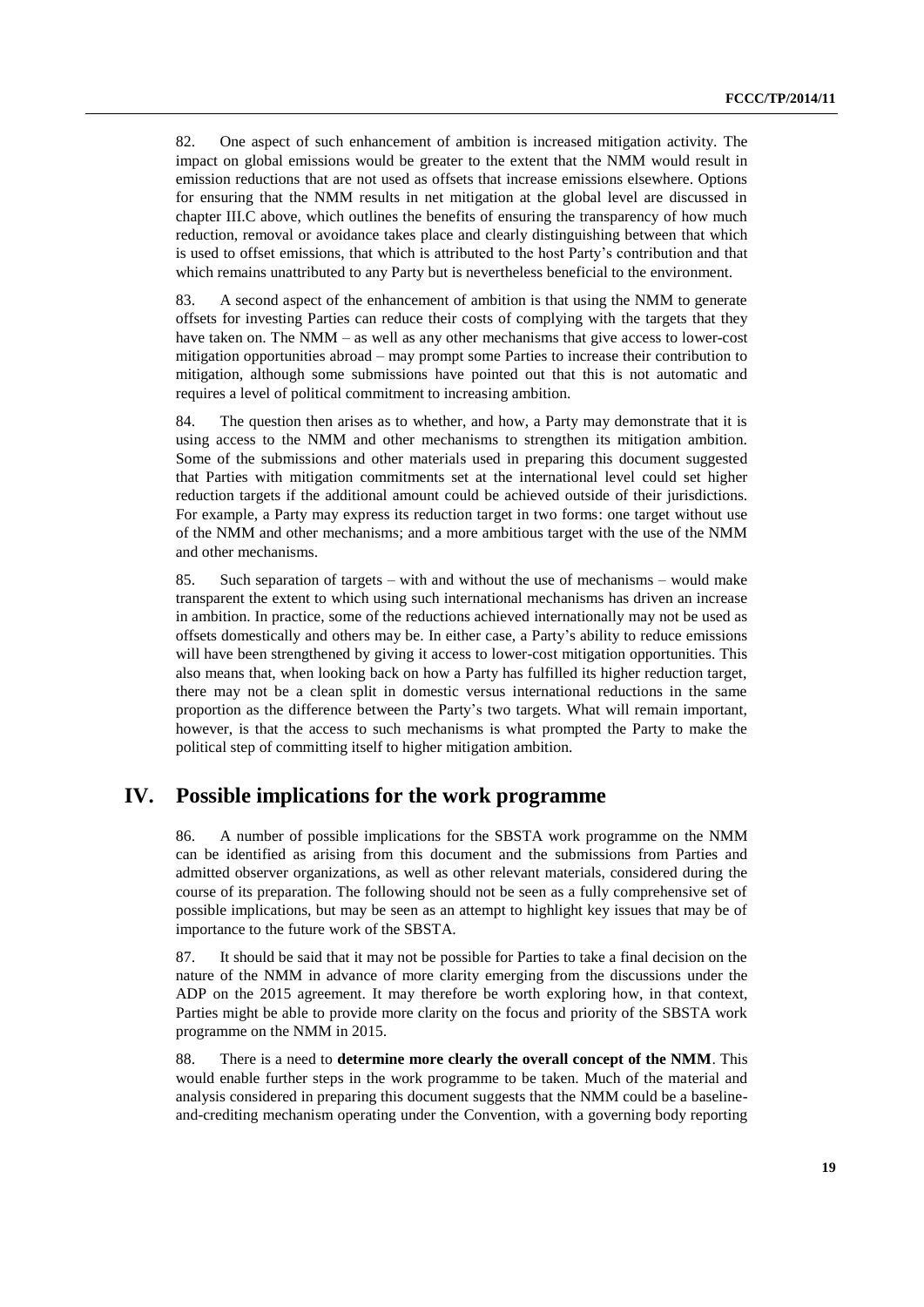to the COP, that provides for a more diverse set of activities than the CDM and potentially more enhanced opportunities for the engagement of the host Party in guiding activities in their territory. It would be important to preserve clear incentives for the engagement of the private sector. There is a need to clarify the scope of the NMM, for example in relation to the level at which activities should occur, the type of activities and their geographical reach. It is also important to clarify whether emissions trading should be incorporated.

89. It may be helpful for the development of the NMM to **remain abreast of developments in the accounting framework under the 2015 agreement**, as many Parties foresee that an NMM in the post-2020 period will need to fit within that wider context.

90. It would also be helpful to keep a **clear and simple distinction between the NMM and the FVA**. The analysis in this document suggests that the NMM may be more suited to an environment of more centralized operation and governance, whereas the FVA may be more suited to decentralized networks. The analysis finds that bringing the scope of the NMM in the direction of decentralization and/or emissions trading may increase the likelihood of overlap between the functions of the NMM and the FVA.

91. The **relationship of the NMM with the CDM and JI** is also in need of clarification. If the CDM and JI are to continue after 2020, it will need to be determined whether they should coexist with the NMM or whether they should be consolidated, perhaps as separate 'windows' within the NMM. Both options would technically be possible. If they are to coexist, the NMM may focus on sectoral baseline-and-crediting activities, and perhaps also on emissions trading, while the CDM and JI may continue their focus on projects and programmes. Consolidation may offer the opportunity for greater harmonization and coherence across the different levels of such baseline-and-crediting activities.

92. There are many **opportunities for the NMM to learn from the CDM and JI**, rather than 'reinventing the wheel', including, where appropriate, to build upon the infrastructure and activities developed for the CDM and JI. Experience with those mechanisms stresses the need in the future to build common or harmonized approaches to mechanisms, provide clear incentives for the participation of the private sector and ensure robust international oversight. Experience has also shown the need to ensure that standardization, objectivity and simplicity are embodied within the NMM.

93. It is also apparent that **the issue of net mitigation in the NMM needs resolution**. This is largely an issue of how much of the benefit resulting from activities should be received by Parties in the form of opportunities to use offsets. The analysis in this document finds that it would be beneficial to use discounting approaches, as these are transparent as to the degree of net mitigation that occurs. It would also be helpful to distinguish when such approaches are used to ensure a benefit to the environment and when they are used to apportion the effort and credit for activities between investing and host Parties.

94. It appears that **further clarity is needed on the issues discussed in paragraphs 86–93 above as input to the preparation of the modalities and procedures for the NMM**. The elements contained in chapter III.B above may be useful in informing the structure and content of the modalities and procedures. It may be helpful to limit the modalities and procedures to the level of institutions and principles that require political decisions to be made by the COP.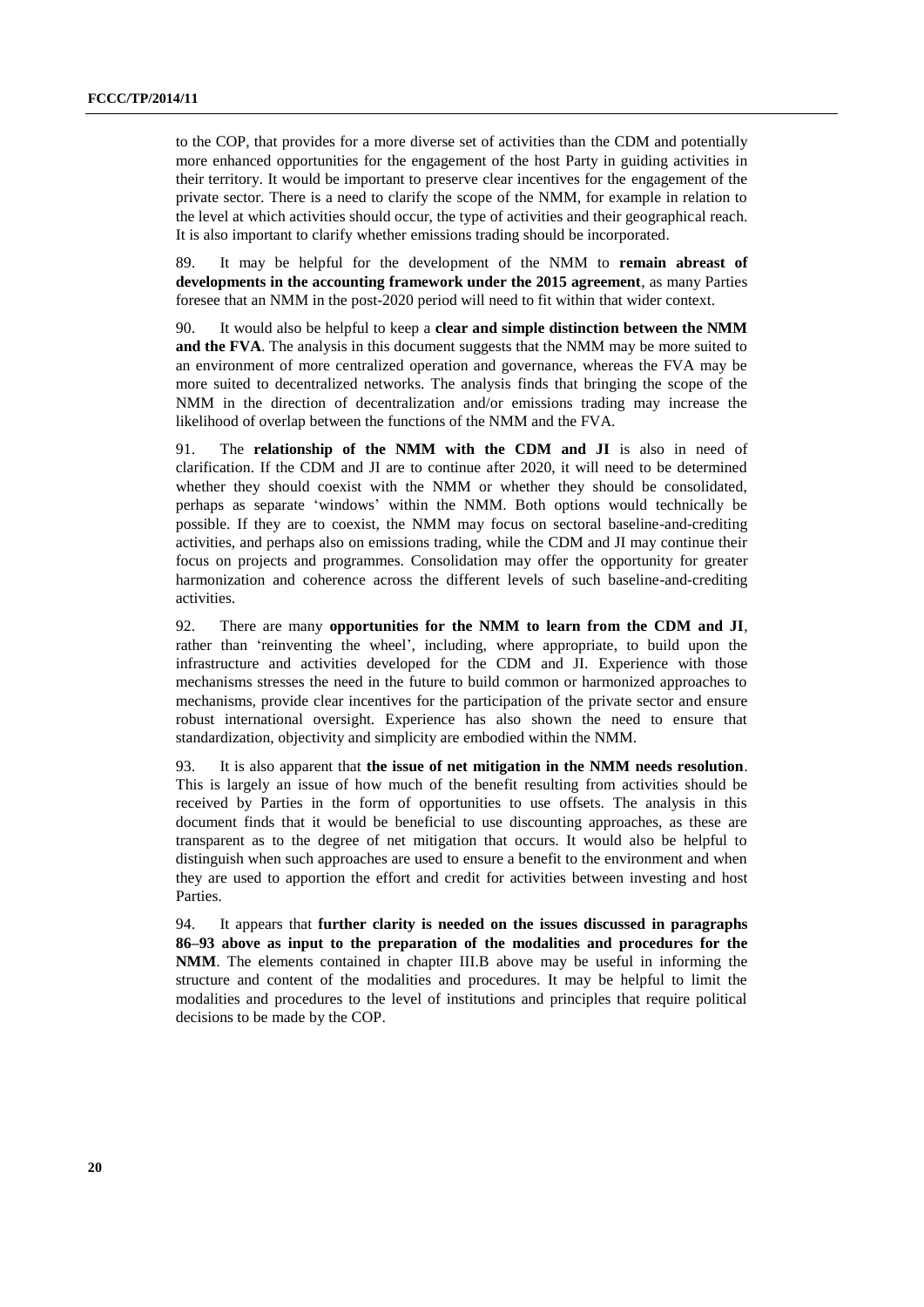# **Annex**

# **List of key relevant materials drawn upon in preparing this document (excluding Parties' submissions)**

Bolscher H, van der Laan J, Slingerland S, Sijm J, Bakker S, Mikunda T and Conway D. 2012. *Design options for sectoral carbon market mechanisms. Final report*. Rotterdam: Ecofys.

Bosi M and Ellis J. 2005. *Exploring Options for "Sectoral Crediting Mechanisms"*. Paris: Organisation for Economic Co-operation and Development/International Energy Agency.

Castro P, Duwe M, Köhler M and Zelljadt E. 2012. *Market-based mechanisms in a post*  2012 climate change regime. Summary Report for the German Federal Environment *Agency*. Hamburg, Berlin and Zurich: Perspectives Climate Change, Ecologic Institute, University of Zurich.

Castro P and Michaelowa A. 2010. The impact of discounting emission credits on the competitiveness of different CDM host countries*. Ecological Economics*. 70(1): pp.34–42.

De Se´pibus J and Tuerk A. 2011. New market-based mechanisms post 2012: Institutional options and governance challenges when establishing a sectoral crediting mechanism. *Environmental Liability*. 19(4): pp.111–130.

Dransdeld B, Michaelowa A, Cames M and Sealy H. 2011. *Design of the post-2012 climate regime: Sectoral approaches for greenhouse gas mitigation*. Dessau-Roslau: Umweltbundesamt.

Füssler J. 2012. *CDM Baseline Approaches for POA Upscaling and New Market Mechanisms (NMM), Building NMM on CDM elements. Final report*. Zurich: INFormation, Recherche et Analyse de la Société for Kreditanstalt für Wiederaufbau Bankengruppe.

Gillenwater M and Seres S. 2011. The Clean Development Mechanism: A Review of the First International Offset Program. *Greenhouse Gas Measurement and Management*. 1(3– 4): pp.179–203.

Helme N, Whitesell W, Houdashelt M, Osornia J, Ma H, Lowe A and Polzin T. 2010. *Global sectoral study: Final report*. Washington, DC: Center for Clean Air Policy.

Lazarus M, Erickson P and Scheider L, with contributions from Kollmuss A. 2013. *Potential for International Offsets to Provide a Net Decrease of GHG Emissions, Stockholm Environment Institute. Working Paper*. [city?] Stockholm Environment Institute.

Lehmann A, Uddin N and Nylander J. 2014. *Designing New Market Based Mechanisms, Case Studies of Design Options for Up-scaled Mitigation Activities in Bangladesh and Thailand.* Uppsala: Climate Policy and Carbon Markets Advisory*.*

Meckling JO and Chung GY. 2009. Sectoral approaches for a post-2012 climate regime: A taxonomy. *Climate Policy*. 9: pp.652–668.

Michaelowa A. 2012. *Can New Market Mechanisms Mobilize Emissions Reductions from the Private Sector?* Harvard Project on Climate Agreements Discussion Paper Series.

Prag A and Briner G. 2012. *Crossing The Threshold: Ambitious Baselines for the UNFCCC New Market-Based Mechanism*. Paris: Organisation for Economic Co-operation and Development/International Energy Agency.